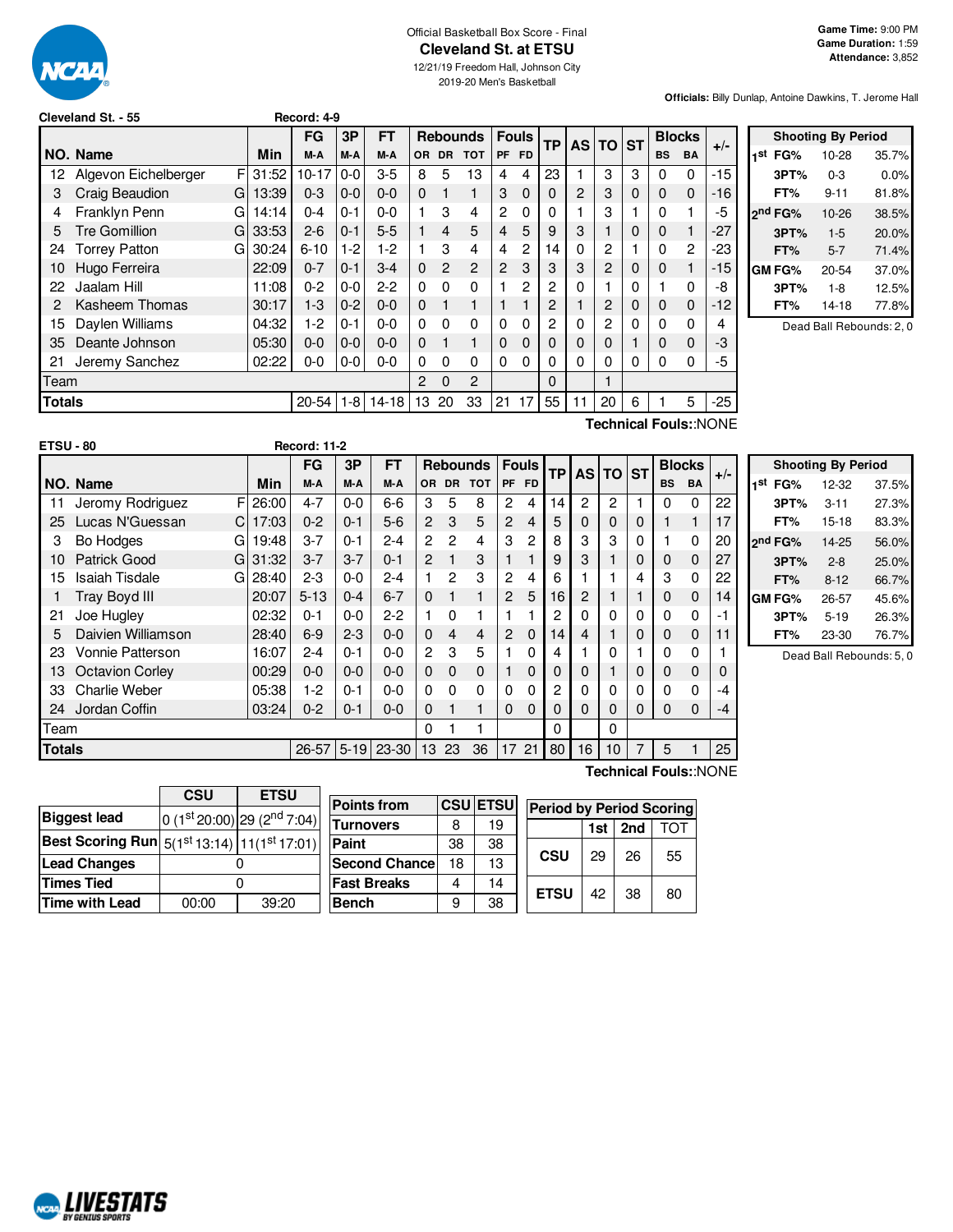

**Officials:** Billy Dunlap, Antoine Dawkins, T. Jerome Hall

## **Period 1**

| <b>Quarter Starters:</b> |                                                       |                             |      |                                       |                                                         |
|--------------------------|-------------------------------------------------------|-----------------------------|------|---------------------------------------|---------------------------------------------------------|
| <b>ETSU</b>              | 3 Hodges B                                            | 10 Good P<br>11 Rodriguez J |      | 15 Tisdale I                          | 25 N'Guessan L                                          |
| <b>CSU</b>               | 3 Beaudion C<br>4 Penn F                              | 5 Gomillion T               |      | 12 Eichelberger A                     | 24 Patton T                                             |
| <b>Game Time</b>         | <b>ETSU</b>                                           | <b>Score</b>                | Diff |                                       | CSU                                                     |
| 20:00                    | 25 N'GUESSAN L jumpball won                           |                             |      | 12 EICHELBERGER A jumpball lost       |                                                         |
| 19:32                    | 3 HODGES B 2pt FG outside the paint, jump shot missed |                             |      |                                       |                                                         |
| 19:28                    | 11 RODRIGUEZ J offensive rebound (1)                  |                             |      |                                       |                                                         |
| 19:20                    | 10 GOOD P 3pt FG, jump shot made (3)                  | $3-0$                       | 3    |                                       |                                                         |
| 19:20                    | 11 RODRIGUEZ J assist (1)                             |                             |      |                                       |                                                         |
| 18:45                    |                                                       |                             |      | 12 EICHELBERGER A turnover travel (1) |                                                         |
| 18:38                    | 25 N'GUESSAN L foul drawn (1)                         |                             |      | 24 PATTON T foul shooting (1 - 1)     |                                                         |
| 18:38                    | 25 N'GUESSAN L free throw fast break 1 - 2 made (1)   | 4-0                         | 4    |                                       |                                                         |
| 18:38                    | 25 N'GUESSAN L free throw fast break 2 - 2 made (2)   | $5-0$                       | 5    |                                       |                                                         |
| 18:26                    | 15 TISDALE I steal (1)                                |                             |      | 4 PENN F turnover lost ball (1)       |                                                         |
| 18:26                    | 15 TISDALE I foul drawn (1)                           |                             |      | 4 PENN F foul personal (1 - 2)        |                                                         |
| 18:08                    | 3 HODGES B 3pt FG, jump shot missed                   |                             |      |                                       |                                                         |
| 18:05                    | 11 RODRIGUEZ J offensive rebound (2)                  |                             |      |                                       |                                                         |
| 17:51                    | 11 RODRIGUEZ J 2pt FG in the paint, layup missed      |                             |      |                                       |                                                         |
| 17:47                    |                                                       |                             |      | 4 PENN F defensive rebound (1)        |                                                         |
| 17:40                    |                                                       |                             |      |                                       | 3 BEAUDION C 2pt FG in the paint, layup missed          |
| 17:36                    | 11 RODRIGUEZ J defensive rebound (3)                  |                             |      |                                       |                                                         |
| 17:36                    | 15 TISDALE I foul drawn (2)                           |                             |      | 5 GOMILLION T foul shooting (1 - 3)   |                                                         |
| 17:36                    | 15 TISDALE I free throw fast break 1 - 2 missed       |                             |      |                                       |                                                         |
| 17:36                    | offensive dead ball rebound (1)                       |                             |      |                                       |                                                         |
| 17:36                    |                                                       |                             |      | 4 PENN F substitution out             |                                                         |
| 17:36                    |                                                       |                             |      | 10 FERREIRA H substitution in         |                                                         |
| 17:36                    | 15 TISDALE I free throw fast break 2 - 2 made (1)     | 6-0                         | 6    |                                       |                                                         |
| 17:36                    |                                                       |                             |      | 24 PATTON T turnover bad pass (1)     |                                                         |
| 17:30                    | 10 GOOD P 3pt FG, jump shot made (6)                  | 9-0                         | 9    |                                       |                                                         |
| 17:30                    | 3 HODGES B assist (1)                                 |                             |      |                                       |                                                         |
| 17:07                    |                                                       |                             |      |                                       | 5 GOMILLION T 2pt FG in the paint, layup blocked        |
| 17:07                    | 25 N'GUESSAN L block (1)                              |                             |      |                                       |                                                         |
| 17:01                    | 3 HODGES B defensive rebound (1)                      |                             |      |                                       |                                                         |
| 17:01                    | 11 RODRIGUEZ J foul drawn (1)                         |                             |      | 3 BEAUDION C foul shooting (1 - 4)    |                                                         |
| 17:01                    | 11 RODRIGUEZ J free throw fast break 1 - 2 made (1)   | $10-0$                      | 10   |                                       |                                                         |
| 17:01                    | 11 RODRIGUEZ J free throw fast break 2 - 2 made (2)   | $11-0$                      | 11   |                                       |                                                         |
| 16:39                    |                                                       | $11-2$                      | 9    |                                       | 12 EICHELBERGER A 2pt FG in the paint, made (2)         |
| 16:28                    | 11 RODRIGUEZ J 2pt FG in the paint, missed            |                             |      |                                       |                                                         |
| 16:25                    | 15 TISDALE I offensive rebound (1)                    |                             |      |                                       |                                                         |
| 16:23                    | 10 GOOD P 3pt FG, jump shot missed                    |                             |      |                                       |                                                         |
| 16:21                    |                                                       |                             |      | 10 FERREIRA H defensive rebound (1)   |                                                         |
| 16:21                    | 11 RODRIGUEZ J foul personal (1 - 1)                  |                             |      | 10 FERREIRA H foul drawn (1)          |                                                         |
| 16:21                    | 10 GOOD P substitution out                            |                             |      |                                       |                                                         |
| 16:21                    | 11 RODRIGUEZ J substitution out                       |                             |      |                                       |                                                         |
| 16:21                    | 1 BOYD III T substitution in                          |                             |      |                                       |                                                         |
| 16:21                    | 21 HUGLEY J substitution in                           |                             |      |                                       |                                                         |
| 16:00                    |                                                       |                             |      |                                       | 3 BEAUDION C 2pt FG outside the paint, jump shot missed |
|                          |                                                       |                             |      |                                       |                                                         |

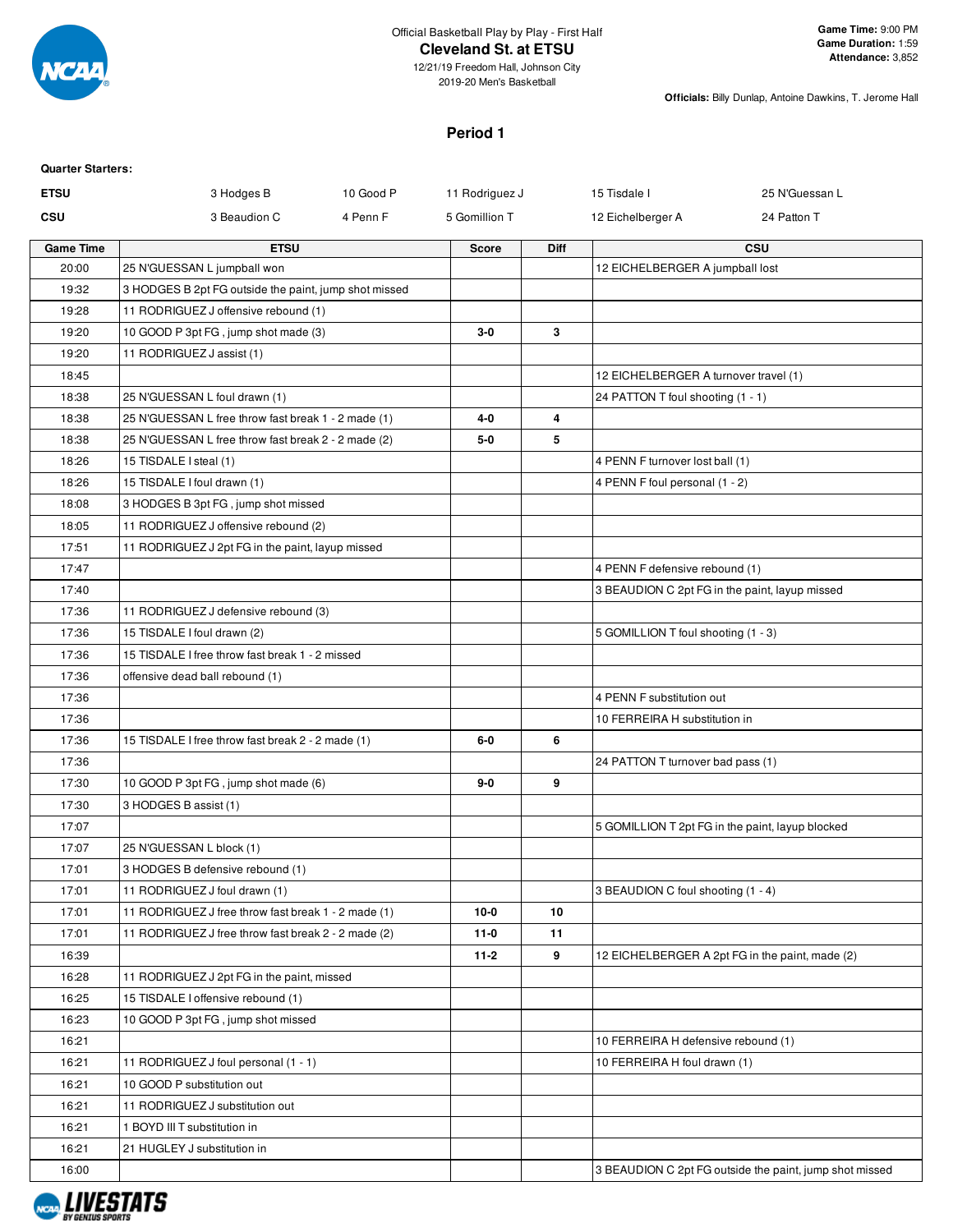

**Officials:** Billy Dunlap, Antoine Dawkins, T. Jerome Hall

| <b>Game Time</b> | <b>ETSU</b>                                            | <b>Score</b> | <b>Diff</b>   | <b>CSU</b>                                            |
|------------------|--------------------------------------------------------|--------------|---------------|-------------------------------------------------------|
| 15:57            | 15 TISDALE I defensive rebound (2)                     |              |               |                                                       |
| 15:43            | 25 N'GUESSAN L 3pt FG, jump shot missed                |              |               |                                                       |
| 15:36            | 3 HODGES B offensive rebound (2)                       |              |               |                                                       |
| 15:36            | 3 HODGES B 2pt FG in the paint, layup made (2)         | $13-2$       | 11            |                                                       |
| 15:27            |                                                        | $13 - 4$     | 9             | 12 EICHELBERGER A 2pt FG in the paint, layup made (4) |
| 15:27            |                                                        |              |               | 5 GOMILLION T assist (1)                              |
| 15:24            |                                                        |              |               | Timeout 30 Sec                                        |
| 15:24            |                                                        |              | Timeout media |                                                       |
| 15:24            |                                                        |              |               | 12 EICHELBERGER A substitution out                    |
| 15:24            |                                                        |              |               | 22 HILL J substitution in                             |
| 15:16            | 3 HODGES B 2pt FG in the paint, layup missed           |              |               |                                                       |
| 15:10            | 3 HODGES B offensive rebound (3)                       |              |               |                                                       |
| 15:10            | 3 HODGES B 2pt FG in the paint, layup missed           |              |               |                                                       |
| 15:08            | 21 HUGLEY J offensive rebound (1)                      |              |               |                                                       |
| 15:08            | 21 HUGLEY J foul drawn (1)                             |              |               | 22 HILL J foul shooting (1 - 5)                       |
| 15:08            | 21 HUGLEY J free throw 1 - 2 made (1)                  | $14 - 4$     | 10            |                                                       |
| 15:08            | 15 TISDALE I substitution out                          |              |               |                                                       |
| 15:08            | 5 WILLIAMSON D substitution in                         |              |               |                                                       |
| 15:08            |                                                        |              |               | 10 FERREIRA H substitution out                        |
| 15:08            |                                                        |              |               | 24 PATTON T substitution out                          |
| 15:08            |                                                        |              |               | 2 THOMAS K substitution in                            |
| 15:08            |                                                        |              |               | 4 PENN F substitution in                              |
| 15:08            | 21 HUGLEY J free throw 2 - 2 made (2)                  | $15 - 4$     | 11            |                                                       |
| 14:45            |                                                        |              |               | 5 GOMILLION T 3pt FG, jump shot missed                |
| 14:42            | 5 WILLIAMSON D defensive rebound (1)                   |              |               |                                                       |
| 14:26            | 21 HUGLEY J 2pt FG outside the paint, jump shot missed |              |               |                                                       |
| 14:23            |                                                        |              |               | 4 PENN F defensive rebound (2)                        |
| 14:07            |                                                        |              |               | 4 PENN F 2pt FG outside the paint, jump shot blocked  |
| 14:07            | 3 HODGES B block (1)                                   |              |               |                                                       |
| 14:07            |                                                        |              |               | offensive rebound (4)                                 |
| 14:07            | 25 N'GUESSAN L substitution out                        |              |               |                                                       |
| 14:07            | 23 PATTERSON V substitution in                         |              |               |                                                       |
| 13:58            |                                                        | $15-6$       | 9             | 5 GOMILLION T 2pt FG in the paint, layup made (2)     |
| 13:58            | 21 HUGLEY J foul shooting (1 - 2)                      |              |               | 5 GOMILLION T foul drawn (1)                          |
| 13:58            |                                                        | $15 - 7$     | 8             | 5 GOMILLION T free throw 1 - 1 made (3)               |
| 13:49            | 3 HODGES B substitution out                            |              |               |                                                       |
| 13:49            | 15 TISDALE I substitution in                           |              |               |                                                       |
| 13:49            | 21 HUGLEY J substitution out                           |              |               |                                                       |
| 13:49            | 13 CORLEY O substitution in                            |              |               |                                                       |
| 13:45            | 13 CORLEY O turnover bad pass (1)                      |              |               | 4 PENN F steal (1)                                    |
| 13:41            | 15 TISDALE I steal (2)                                 |              |               | 4 PENN F turnover lost ball (2)                       |
| 13:35            | 1 BOYD III T 3pt FG, jump shot missed                  |              |               |                                                       |
| 13:33            |                                                        |              |               | 5 GOMILLION T defensive rebound (1)                   |
| 13:33            | 23 PATTERSON V foul personal (1 - 3)                   |              |               | 5 GOMILLION T foul drawn (2)                          |
| 13:20            | 13 CORLEY O foul personal (1 - 4)                      |              |               | 22 HILL J foul drawn (1)                              |
| 13:20            | 13 CORLEY O substitution out                           |              |               |                                                       |
| 13:20            | 11 RODRIGUEZ J substitution in                         |              |               |                                                       |
| 13:14            |                                                        | $15-9$       | 6             | 5 GOMILLION T 2pt FG in the paint, alleyoop made (5)  |
| 13:14            |                                                        |              |               | 3 BEAUDION C assist (1)                               |

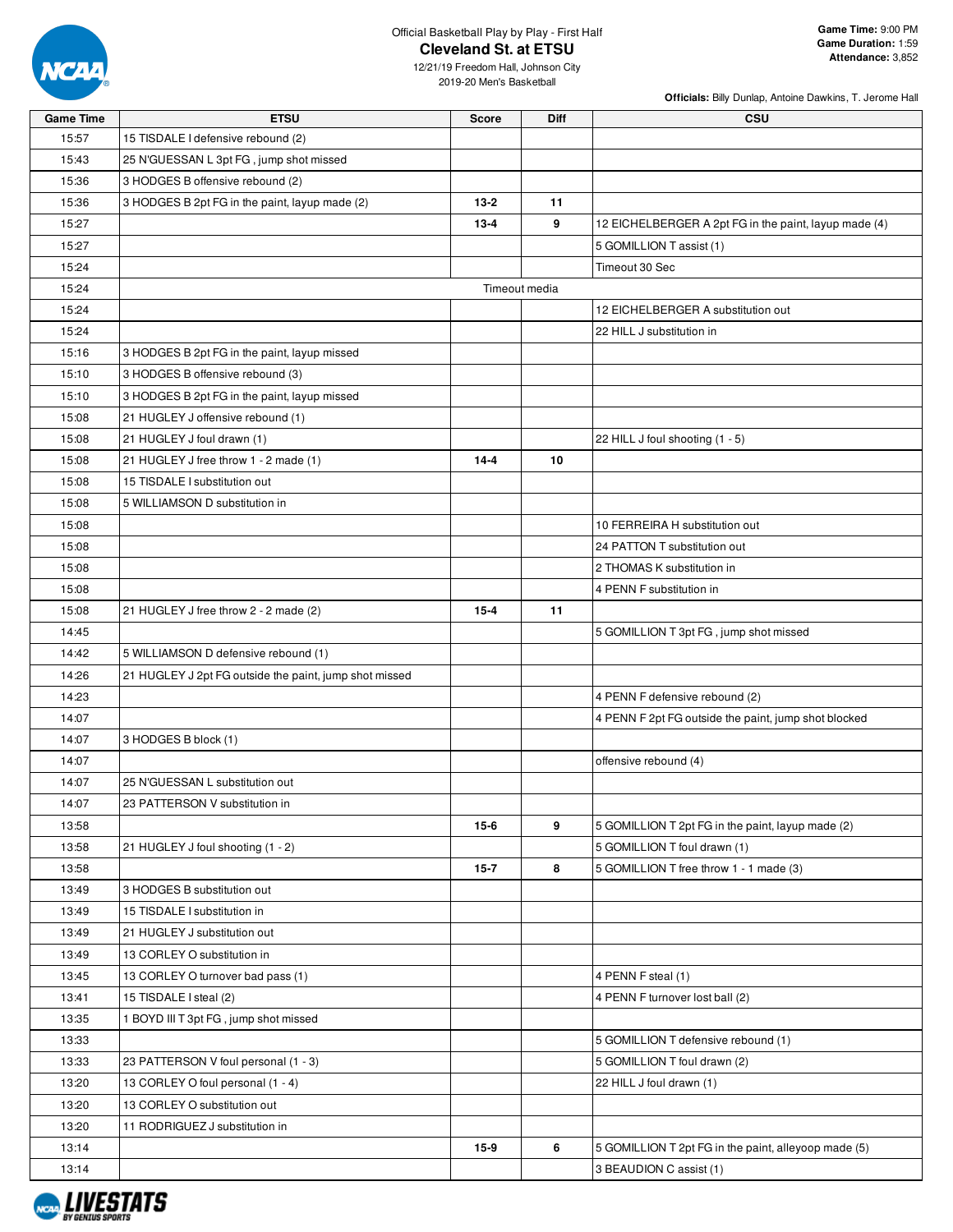

**Officials:** Billy Dunlap, Antoine Dawkins, T. Jerome Hall

| <b>Game Time</b> | <b>ETSU</b>                                             | <b>Score</b> | Diff           | <b>CSU</b>                                             |
|------------------|---------------------------------------------------------|--------------|----------------|--------------------------------------------------------|
| 13:06            | 15 TISDALE I foul offensive (1 - 5)                     |              |                | 5 GOMILLION T foul drawn (3)                           |
| 13:06            | 15 TISDALE I turnover offensive (1)                     |              |                |                                                        |
| 12:47            |                                                         |              |                | 3 BEAUDION C turnover travel (1)                       |
| 12:47            |                                                         |              |                | 5 GOMILLION T substitution out                         |
| 12:47            |                                                         |              |                | 22 HILL J substitution out                             |
| 12:47            |                                                         |              |                | 12 EICHELBERGER A substitution in                      |
| 12:47            |                                                         |              |                | 24 PATTON T substitution in                            |
| 12:38            | 1 BOYD III T turnover bad pass (1)                      |              |                | 12 EICHELBERGER A steal (1)                            |
| 12:34            | 15 TISDALE I foul drawn (3)                             |              |                | 3 BEAUDION C foul offensive (2 - 6)                    |
| 12:34            |                                                         |              |                | 3 BEAUDION C turnover offensive (2)                    |
| 12:33            |                                                         |              |                | 3 BEAUDION C substitution out                          |
| 12:33            |                                                         |              |                | 5 GOMILLION T substitution in                          |
| 12:12            | 11 RODRIGUEZ J 2pt FG in the paint, layup made (4)      | 17-9         | 8              |                                                        |
| 12:12            | 1 BOYD III T assist (1)                                 |              |                |                                                        |
| 11:52            |                                                         |              |                | 2 THOMAS K 3pt FG, jump shot missed                    |
| 11:48            |                                                         |              |                | 12 EICHELBERGER A offensive rebound (1)                |
| 11:45            |                                                         | $17 - 11$    | 6              | 12 EICHELBERGER A 2pt FG in the paint, layup made (6)  |
| 11:32            | 1 BOYD III T 2pt FG outside the paint, jump shot missed |              |                |                                                        |
| 11:29            |                                                         |              |                | 24 PATTON T defensive rebound (1)                      |
| 11:20            |                                                         |              |                | 24 PATTON T 2pt FG in the paint, layup blocked         |
| 11:20            | 15 TISDALE I block (1)                                  |              |                |                                                        |
| 11:14            |                                                         |              |                | 12 EICHELBERGER A offensive rebound (2)                |
| 11:14            |                                                         | $17 - 13$    | 4              | 12 EICHELBERGER A 2pt FG in the paint, layup made (8)  |
| 11:14            | Timeout 30 Sec                                          |              |                |                                                        |
| 11:14            |                                                         |              | Timeout media  |                                                        |
|                  | 1 BOYD III T substitution out                           |              |                |                                                        |
| 11:14            |                                                         |              |                |                                                        |
| 11:14            | 23 PATTERSON V substitution out                         |              |                |                                                        |
| 11:14            | 3 HODGES B substitution in                              |              |                |                                                        |
| 11:14            | 10 GOOD P substitution in                               |              |                |                                                        |
| 10:54            | 15 TISDALE I 2pt FG in the paint, layup made (3)        | 19-13        | 6              |                                                        |
| 10:32            |                                                         |              |                | 2 THOMAS K substitution out                            |
| 10:32            |                                                         |              |                | 10 FERREIRA H substitution in                          |
| 10:13            |                                                         | 19-15        | 4              | 12 EICHELBERGER A 2pt FG in the paint, layup made (10) |
| 10:13            |                                                         |              |                | 4 PENN F assist (1)                                    |
| 09:52            | 3 HODGES B foul drawn (1)                               |              |                | 10 FERREIRA H foul shooting (1 - 7)                    |
| 09:52            | 3 HODGES B free throw 1 - 2 missed                      |              |                |                                                        |
| 09:52            | offensive dead ball rebound (2)                         |              |                |                                                        |
| 09:52            | 3 HODGES B free throw 2 - 2 made (3)                    | 20-15        | 5              |                                                        |
| 09:38            |                                                         |              |                | 4 PENN F 3pt FG, jump shot missed                      |
| 09:35            | 10 GOOD P defensive rebound (1)                         |              |                |                                                        |
| 09:29            | 11 RODRIGUEZ J foul drawn (2)                           |              |                | 12 EICHELBERGER A foul personal (1 - 8)                |
| 09:29            |                                                         |              |                | 4 PENN F substitution out                              |
| 09:29            |                                                         |              |                | 12 EICHELBERGER A substitution out                     |
| 09:29            |                                                         |              |                | 2 THOMAS K substitution in                             |
| 09:29            |                                                         |              |                | 22 HILL J substitution in                              |
| 09:29            | 11 RODRIGUEZ J 1&1 free throw 1 made (5)                | $21 - 15$    | 6              |                                                        |
| 09:29            | 11 RODRIGUEZ J 1&1 free throw 2 made (6)                | 22-15        | $\overline{7}$ |                                                        |
| 09:14            |                                                         |              |                | 2 THOMAS K turnover bad pass (1)                       |
| 09:14            | 5 WILLIAMSON D substitution out                         |              |                |                                                        |

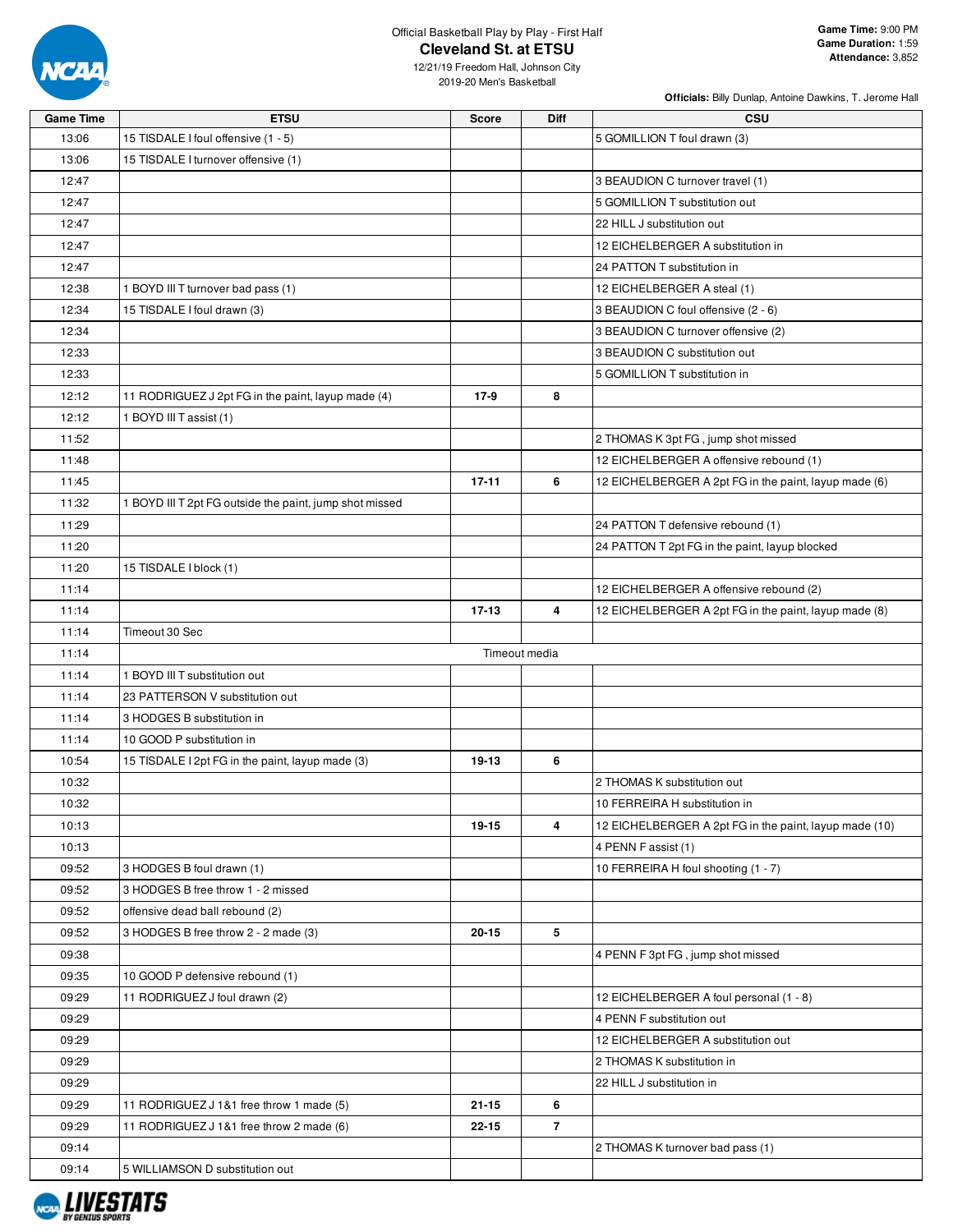

**Officials:** Billy Dunlap, Antoine Dawkins, T. Jerome Hall

| <b>Game Time</b> | <b>ETSU</b>                                             | <b>Score</b>  | <b>Diff</b>    | <b>CSU</b>                                               |
|------------------|---------------------------------------------------------|---------------|----------------|----------------------------------------------------------|
| 09:14            | 1 BOYD III T substitution in                            |               |                |                                                          |
| 09:07            | 3 HODGES B turnover bad pass (1)                        |               |                |                                                          |
| 09:07            |                                                         |               |                | 5 GOMILLION T substitution out                           |
| 09:07            |                                                         |               |                | 12 EICHELBERGER A substitution in                        |
| 08:54            |                                                         |               |                | 12 EICHELBERGER A 2pt FG in the paint, layup missed      |
| 08:51            |                                                         |               |                | 24 PATTON T offensive rebound (2)                        |
| 08:49            |                                                         | $22 - 17$     | 5              | 24 PATTON T 2pt FG in the paint, made (2)                |
| 08:36            | 1 BOYD III T foul drawn (1)                             |               |                | 24 PATTON T foul shooting (2 - 9)                        |
| 08:36            | 1 BOYD III T free throw 1 - 2 made (1)                  | 23-17         | 6              |                                                          |
| 08:36            |                                                         |               |                | 24 PATTON T substitution out                             |
| 08:36            |                                                         |               |                | 5 GOMILLION T substitution in                            |
| 08:36            | 1 BOYD III T free throw 2 - 2 made (2)                  | 24-17         | $\overline{7}$ |                                                          |
| 08:16            |                                                         |               |                | 10 FERREIRA H 2pt FG outside the paint, jump shot missed |
| 08:13            | defensive rebound (12)                                  |               |                |                                                          |
| 08:00            | 1 BOYD III T 3pt FG, jump shot missed                   |               |                |                                                          |
| 07:56            |                                                         |               |                | 5 GOMILLION T defensive rebound (2)                      |
| 07:34            |                                                         |               |                | 10 FERREIRA H 2pt FG in the paint, jump shot blocked     |
| 07:34            | 15 TISDALE I block (2)                                  |               |                |                                                          |
| 07:29            | 15 TISDALE I defensive rebound (3)                      |               |                |                                                          |
| 07:25            | 1 BOYD III T 2pt FG outside the paint, jump shot missed |               |                |                                                          |
| 07:23            |                                                         |               |                | 2 THOMAS K defensive rebound (1)                         |
| 07:16            |                                                         |               |                | 10 FERREIRA H 2pt FG in the paint, layup missed          |
| 07:13            |                                                         |               |                | 5 GOMILLION T offensive rebound (3)                      |
| 07:13            | 10 GOOD P foul shooting (1 - 6)                         |               |                | 5 GOMILLION T foul drawn (4)                             |
| 07:13            |                                                         | Timeout media |                |                                                          |
| 07:13            | 1 BOYD III T substitution out                           |               |                |                                                          |
| 07:13            | 11 RODRIGUEZ J substitution out                         |               |                |                                                          |
| 07:13            | 5 WILLIAMSON D substitution in                          |               |                |                                                          |
| 07:13            | 25 N'GUESSAN L substitution in                          |               |                |                                                          |
| 07:13            |                                                         | 24-18         | 6              | 5 GOMILLION T free throw 1 - 2 made (6)                  |
| 07:13            |                                                         | 24-19         | 5              | 5 GOMILLION T free throw 2 - 2 made (7)                  |
| 07:04            |                                                         |               |                |                                                          |
|                  | 5 WILLIAMSON D 2pt FG in the paint, jump shot missed    |               |                |                                                          |
| 07:01            |                                                         |               | 3              | 5 GOMILLION T defensive rebound (4)                      |
| 06:48            |                                                         | 24-21         |                | 12 EICHELBERGER A 2pt FG in the paint, layup made (12)   |
| 06:48            |                                                         |               |                | 10 FERREIRA H assist (1)                                 |
| 06:35            | 3 HODGES B foul drawn (2)                               |               |                | 10 FERREIRA H foul personal (2 - 10)                     |
| 06:35            | 3 HODGES B free throw 1 - 2 missed                      |               |                |                                                          |
| 06:35            | offensive dead ball rebound (3)                         |               |                |                                                          |
| 06:35            | 3 HODGES B free throw 2 - 2 made (4)                    | 25-21         | 4              |                                                          |
| 06:26            | 3 HODGES B foul shooting (1 - 7)                        |               |                | 10 FERREIRA H foul drawn (2)                             |
| 06:26            |                                                         |               |                | 10 FERREIRA H free throw 1 - 2 missed                    |
| 06:26            |                                                         |               |                | offensive dead ball rebound (1)                          |
| 06:26            |                                                         | 25-22         | 3              | 10 FERREIRA H free throw 2 - 2 made (1)                  |
| 06:26            |                                                         |               |                | 22 HILL J substitution out                               |
| 06:26            |                                                         |               |                | 4 PENN F substitution in                                 |
| 06:05            | 10 GOOD P 3pt FG, jump shot made (9)                    | 28-22         | 6              |                                                          |
| 06:05            | 5 WILLIAMSON D assist (1)                               |               |                |                                                          |
| 05:42            |                                                         |               |                | 5 GOMILLION T 2pt FG in the paint, layup missed          |
| 05:42            |                                                         |               |                | 12 EICHELBERGER A offensive rebound (3)                  |

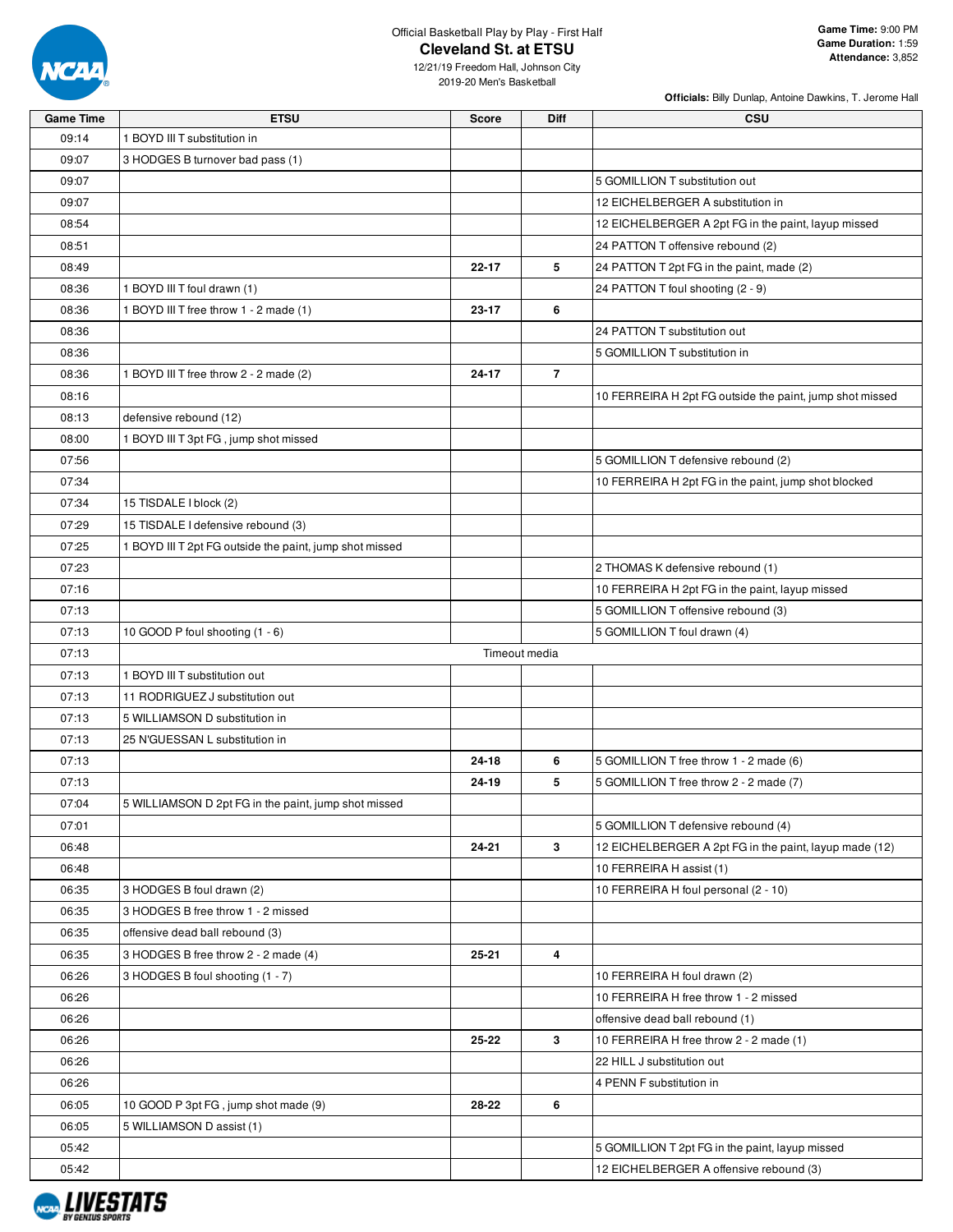

**Officials:** Billy Dunlap, Antoine Dawkins, T. Jerome Hall

| <b>Game Time</b> | <b>ETSU</b>                                               | <b>Score</b>  | Diff           | <b>CSU</b>                                                      |
|------------------|-----------------------------------------------------------|---------------|----------------|-----------------------------------------------------------------|
| 05:42            | 3 HODGES B foul shooting (2 - 8)                          |               |                | 12 EICHELBERGER A foul drawn (1)                                |
| 05:42            |                                                           | 28-23         | 5              | 12 EICHELBERGER A free throw 1 - 2 made (13)                    |
| 05:42            | 3 HODGES B substitution out                               |               |                |                                                                 |
| 05:42            | 1 BOYD III T substitution in                              |               |                |                                                                 |
| 05:42            |                                                           | 28-24         | 4              | 12 EICHELBERGER A free throw 2 - 2 made (14)                    |
| 05:42            |                                                           |               |                | 12 EICHELBERGER A substitution out                              |
| 05:42            |                                                           |               |                | 22 HILL J substitution in                                       |
| 05:30            | 1 BOYD III T 2pt FG outside the paint, made (4)           | 30-24         | 6              |                                                                 |
| 05:20            | 25 N'GUESSAN L foul personal (1 - 9)                      |               |                | 10 FERREIRA H foul drawn (3)                                    |
| 05:20            | 25 N'GUESSAN L substitution out                           |               |                |                                                                 |
| 05:20            | 11 RODRIGUEZ J substitution in                            |               |                |                                                                 |
| 05:20            |                                                           | 30-25         | 5              | 10 FERREIRA H 1&1 free throw 1 made (2)                         |
| 05:20            |                                                           | 30-26         | 4              | 10 FERREIRA H 1&1 free throw 2 made (3)                         |
| 05:03            | 10 GOOD P 3pt FG, jump shot missed                        |               |                |                                                                 |
| 05:00            |                                                           |               |                | 4 PENN F defensive rebound (3)                                  |
| 04:56            | 1 BOYD III T steal (1)                                    |               |                | 4 PENN F turnover bad pass (3)                                  |
| 04:50            | 1 BOYD III T 2pt FG fast break in the paint, made (6)     | 32-26         | 6              |                                                                 |
| 04:21            |                                                           |               |                | 4 PENN F 2pt FG outside the paint, jump shot missed             |
| 04:16            |                                                           |               |                | 4 PENN F offensive rebound (4)                                  |
| 04:16            |                                                           |               |                | 4 PENN F 2pt FG in the paint, layup missed                      |
| 04:16            |                                                           |               |                | offensive rebound (17)                                          |
| 04:16            |                                                           |               |                | 4 PENN F substitution out                                       |
| 04:16            |                                                           |               |                | 22 HILL J substitution out                                      |
| 04:16            |                                                           |               |                | 12 EICHELBERGER A substitution in                               |
| 04:16            |                                                           |               |                | 24 PATTON T substitution in                                     |
| 04:13            | 15 TISDALE I steal (3)                                    |               |                | 12 EICHELBERGER A turnover lost ball (2)                        |
| 03:57            | 11 RODRIGUEZ J 2pt FG in the paint, layup made (8)        | 34-26         | 8              |                                                                 |
| 03:57            | 5 WILLIAMSON D assist (2)                                 |               |                |                                                                 |
| 03:45            | 15 TISDALE I foul personal (2 - 10)                       |               |                | 24 PATTON T foul drawn (1)                                      |
| 03:45            |                                                           | Timeout media |                |                                                                 |
| 03:45            | 15 TISDALE I substitution out                             |               |                |                                                                 |
| 03:45            | 23 PATTERSON V substitution in                            |               |                |                                                                 |
| 03:45            |                                                           | 34-27         | $\overline{7}$ | 24 PATTON T free throw 1 - 2 made (3)                           |
| 03:45            |                                                           |               |                | 24 PATTON T free throw 2 - 2 missed                             |
| 03:44            | 23 PATTERSON V defensive rebound (1)                      |               |                |                                                                 |
| 03:34            | 1 BOYD III T foul drawn (2)                               |               |                | 12 EICHELBERGER A foul shooting (2 - 11)                        |
| 03:34            | 1 BOYD III T free throw 1 - 2 made (7)                    | 35-27         | 8              |                                                                 |
| 03:34            | 1 BOYD III T free throw 2 - 2 made (8)                    | 36-27         | 9              |                                                                 |
| 03:00            |                                                           |               |                | 12 EICHELBERGER A 2pt FG outside the paint, jump shot<br>missed |
| 02:55            | 1 BOYD III T defensive rebound (1)                        |               |                |                                                                 |
| 02:46            | 23 PATTERSON V 2pt FG outside the paint, jump shot missed |               |                |                                                                 |
| 02:43            |                                                           |               |                | 5 GOMILLION T defensive rebound (5)                             |
| 02:39            |                                                           |               |                | 10 FERREIRA H 2pt FG in the paint, layup missed                 |
| 02:34            |                                                           |               |                | 12 EICHELBERGER A offensive rebound (4)                         |
| 02:33            |                                                           |               |                | 12 EICHELBERGER A 2pt FG in the paint, layup missed             |
| 02:30            | 11 RODRIGUEZ J defensive rebound (4)                      |               |                |                                                                 |
| 02:18            | 1 BOYD III T 2pt FG outside the paint, jump shot missed   |               |                |                                                                 |
| 02:15            |                                                           |               |                | 12 EICHELBERGER A defensive rebound (5)                         |
|                  |                                                           |               |                |                                                                 |

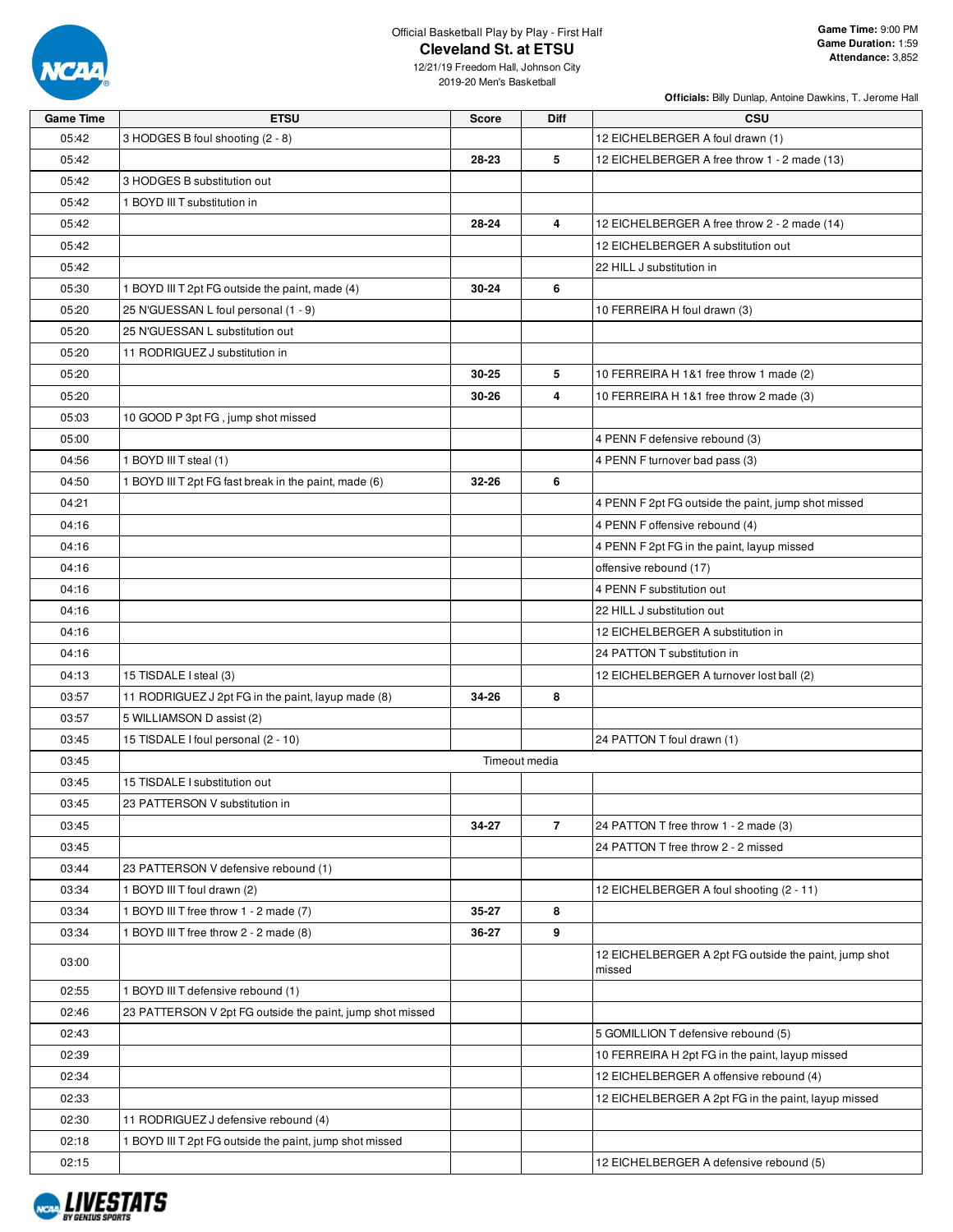

**Officials:** Billy Dunlap, Antoine Dawkins, T. Jerome Hall

| <b>Game Time</b> | <b>ETSU</b>                                             | <b>Score</b>          | Diff           | CSU                                       |
|------------------|---------------------------------------------------------|-----------------------|----------------|-------------------------------------------|
| 01:51            |                                                         | 36-29                 | $\overline{7}$ | 24 PATTON T 2pt FG in the paint, made (5) |
| 01:51            |                                                         |                       |                | 2 THOMAS K assist (1)                     |
| 01:33            | 1 BOYD III T 3pt FG, jump shot missed                   |                       |                |                                           |
| 01:29            | 11 RODRIGUEZ J offensive rebound (5)                    |                       |                |                                           |
| 01:27            | 11 RODRIGUEZ J 2pt FG in the paint, layup missed        |                       |                |                                           |
| 01:24            | 10 GOOD P offensive rebound (2)                         |                       |                |                                           |
| 01:17            | 10 GOOD P 3pt FG, jump shot missed                      |                       |                |                                           |
| 01:11            | 23 PATTERSON V offensive rebound (2)                    |                       |                |                                           |
| 01:11            | 23 PATTERSON V 2pt FG in the paint, layup made (2)      | 38-29                 | 9              |                                           |
| 00:42            | 1 BOYD III T foul drawn (3)                             |                       |                | 5 GOMILLION T foul offensive (2 - 12)     |
| 00:42            |                                                         |                       |                | 5 GOMILLION T turnover offensive (1)      |
| 00:42            |                                                         |                       |                | 12 EICHELBERGER A substitution out        |
| 00:42            |                                                         |                       |                | 22 HILL J substitution in                 |
| 00:27            | 5 WILLIAMSON D 2pt FG in the paint, made (2)            | 40-29                 | 11             |                                           |
| 00:10            |                                                         |                       |                | 10 FERREIRA H turnover lost ball (1)      |
| 00:10            | 11 RODRIGUEZ J substitution out                         |                       |                |                                           |
| 00:10            | 15 TISDALE I substitution in                            |                       |                |                                           |
| 00:03            | 5 WILLIAMSON D 2pt FG fast break in the paint, made (4) | 42-29                 | 13             |                                           |
| 00:03            | 10 GOOD P assist (1)                                    |                       |                |                                           |
| 00:01            |                                                         |                       |                | 10 FERREIRA H turnover bad pass (2)       |
| 00:00            | 15 TISDALE I substitution out                           |                       |                |                                           |
| 00:00            | 11 RODRIGUEZ J substitution in                          |                       |                |                                           |
| 00:01            | 23 PATTERSON V substitution out                         |                       |                |                                           |
| 00:01            | 3 HODGES B substitution in                              |                       |                |                                           |
| 00:01            |                                                         |                       |                | 2 THOMAS K substitution out               |
| 00:01            |                                                         |                       |                | 15 WILLIAMS D substitution in             |
|                  |                                                         | <b>END OF PERIOD</b>  |                |                                           |
|                  |                                                         | <b>ETSU 42-29 CSU</b> |                |                                           |

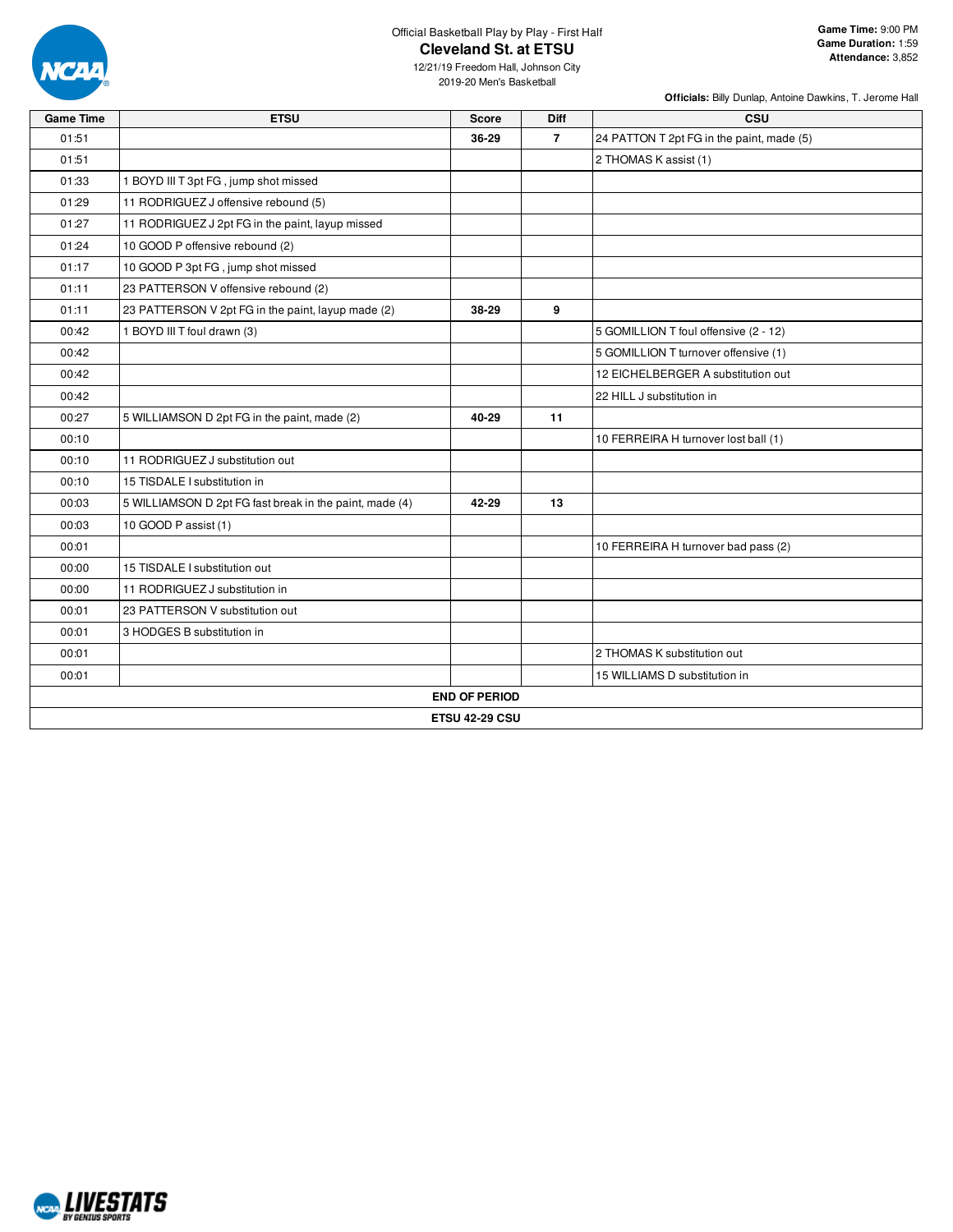

## Official Basketball Box Score - First Half **Cleveland St. at ETSU**

12/21/19 Freedom Hall, Johnson City 2019-20 Men's Basketball

**Officials:** Billy Dunlap, Antoine Dawkins, T. Jerome Hall

### **Cleveland St. - 29**

|      |                                             |       | FG      | 3P      | <b>FT</b> |          |                | <b>Rebounds</b> |                 | <b>Fouls</b> | <b>TP</b> |          | AS TO ST |          | <b>Blocks</b> |           | $+/-$ |
|------|---------------------------------------------|-------|---------|---------|-----------|----------|----------------|-----------------|-----------------|--------------|-----------|----------|----------|----------|---------------|-----------|-------|
|      | NO. Name                                    | Min   | M-A     | M-A     | M-A       | OR.      | <b>DR</b>      | <b>TOT</b>      | <b>PF</b>       | <b>FD</b>    |           |          |          |          | <b>BS</b>     | <b>BA</b> |       |
| 12   | F<br>Algevon Eichelberger                   | 14:52 | $6-9$   | $0-0$   | $2 - 2$   | 4        |                | 5               | 2               |              | 14        | $\Omega$ | 2        |          | 0             | 0         | -8    |
| 3    | Craig Beaudion<br>G                         | 07:27 | $0 - 2$ | $0 - 0$ | $0 - 0$   | 0        | $\Omega$       | $\Omega$        | $\overline{2}$  | $\Omega$     | 0         |          | 2        | $\Omega$ | $\Omega$      | $\Omega$  | -6    |
| 4    | Franklyn Penn<br>G                          | 10:13 | $0 - 4$ | $0 - 1$ | $0 - 0$   |          | 3              | 4               |                 | 0            |           |          | 3        |          | 0             |           | -3    |
| 5    | <b>Tre Gomillion</b><br>G                   | 19:15 | $2 - 5$ | $0 - 1$ | $3-3$     |          | $\overline{4}$ | 5               | $\overline{2}$  | 4            |           |          |          |          | $\Omega$      |           | $-14$ |
| 24   | <b>Torrey Patton</b><br>G                   | 13:19 | $2 - 3$ | $0 - 0$ | $1-2$     |          |                | $\overline{2}$  | $\overline{c}$  |              | 5         |          |          | 0        | $\Omega$      |           | $-17$ |
| 10   | Hugo Ferreira                               | 13:00 | $0 - 4$ | $0-0$   | $3 - 4$   | $\Omega$ |                |                 | $\overline{2}$  | 3            | 3         |          | 2        | $\Omega$ | $\Omega$      |           | $-12$ |
| 22   | Jaalam Hill                                 | 07:49 | $0 - 0$ | $0 - 0$ | $0 - 0$   | 0        | 0              | 0               |                 |              |           |          | 0        | 0        | $\Omega$      | 0         | -1    |
| 2    | Kasheem Thomas                              | 14:04 | $0 - 1$ | $0 - 1$ | $0 - 0$   | 0        |                |                 | $\Omega$        | 0            | 0         |          |          |          | $\Omega$      | $\Omega$  | $-4$  |
| 15   | Daylen Williams                             | 00:01 | $0-0$   | $0-0$   | $0 - 0$   | 0        | 0              | 0               | $\Omega$        | $\Omega$     | 0         | 0        | 0        |          | 0             | 0         | 0     |
| Team |                                             |       |         |         |           |          | $\Omega$       | $\overline{2}$  |                 |              | $\Omega$  |          | 0        |          |               |           |       |
|      | <b>Totals</b><br>10-28<br>$9 - 11$<br>$0-3$ |       |         |         |           |          |                | 20              | 12 <sup>2</sup> | 10           | 29        | 5        | 12       | 2        | $\Omega$      | 4         | $-13$ |

|     | <b>Shooting By Period</b> |           |       |  |  |  |  |  |  |  |  |  |  |
|-----|---------------------------|-----------|-------|--|--|--|--|--|--|--|--|--|--|
| 1st | FG%                       | $10 - 28$ | 35.7% |  |  |  |  |  |  |  |  |  |  |
|     | 3PT%                      | $0 - 3$   | 0.0%  |  |  |  |  |  |  |  |  |  |  |
|     | FT%                       | $9 - 11$  | 81.8% |  |  |  |  |  |  |  |  |  |  |
|     | GM FG%                    | $10 - 28$ | 35.7% |  |  |  |  |  |  |  |  |  |  |
|     | 3PT%                      | $0 - 3$   | 0.0%  |  |  |  |  |  |  |  |  |  |  |
|     | FT%                       | $9 - 11$  | 81.8% |  |  |  |  |  |  |  |  |  |  |

Dead Ball Rebounds: 1, 0

| ETSU - | 49 |
|--------|----|

**Technical Fouls:**:NONE

|    |                                              |       | FG      | 3P      | FТ      |           |          | <b>Rebounds</b> |                 | <b>Fouls</b> | <b>TP</b> | <b>AS TO</b> |          | <b>ST</b> |                | <b>Blocks</b> | $+/-$ |
|----|----------------------------------------------|-------|---------|---------|---------|-----------|----------|-----------------|-----------------|--------------|-----------|--------------|----------|-----------|----------------|---------------|-------|
|    | NO. Name                                     | Min   | M-A     | M-A     | M-A     | <b>OR</b> |          | DR TOT          | <b>PF</b>       | <b>FD</b>    |           |              |          |           | <b>BS</b>      | <b>BA</b>     |       |
| 11 | F<br>Jeromy Rodriguez                        | 14:57 | $2 - 5$ | $0 - 0$ | $4 - 4$ | 3         | 2        | 5               |                 | 2            | 8         |              | 0        | 0         | 0              | 0             | 13    |
| 25 | Lucas N'Guessan<br>C                         | 07:46 | $0 - 1$ | $0 - 1$ | $2 - 2$ | $\Omega$  | $\Omega$ | $\Omega$        |                 |              | 2         | $\Omega$     | $\Omega$ | 0         |                | 0             | 10    |
| 3  | <b>Bo Hodges</b><br>G                        | 11:44 | 1-5     | $0 - 1$ | $2 - 4$ | 2         |          | 3               | 2               | 2            |           |              |          | 0         |                | 0             | 9     |
| 10 | Patrick Good<br>G                            | 14:53 | $3-6$   | $3-6$   | $0 - 0$ |           |          | $\overline{2}$  |                 | 0            | 9         |              | $\Omega$ | 0         | 0              | 0             | 18    |
| 15 | <b>Isaiah Tisdale</b><br>G                   | 15:05 | $1 - 1$ | $0 - 0$ | 1-2     |           | 2        | 3               | $\overline{2}$  | 3            | 3         | 0            |          | 3         | $\overline{c}$ | $\mathbf{0}$  | 12    |
|    | <b>Tray Boyd III</b>                         | 12:50 | $2 - 8$ | $0 - 3$ | $4 - 4$ | $\Omega$  |          |                 | $\Omega$        | 3            | 8         |              |          |           | 0              | $\Omega$      | 3     |
| 21 | Joe Hugley                                   | 02:32 | $0 - 1$ | $0 - 0$ | $2-2$   |           | $\Omega$ |                 |                 |              | 2         | 0            |          | 0         | 0              | $\mathbf 0$   | -1    |
| 5  | Daivien Williamson                           | 13:07 | $2 - 3$ | $0 - 0$ | $0 - 0$ | $\Omega$  |          |                 | $\Omega$        | $\Omega$     | 4         | 2            | $\Omega$ | 0         | 0              | $\Omega$      | 3     |
| 23 | <b>Vonnie Patterson</b>                      | 06:37 | 1-2     | $0 - 0$ | $0 - 0$ |           |          | 2               |                 | $\mathbf 0$  | 2         | 0            | 0        | 0         | 0              | $\mathbf 0$   | -2    |
| 13 | <b>Octavion Corley</b>                       | 00:29 | $0 - 0$ | $0 - 0$ | $0 - 0$ | $\Omega$  | $\Omega$ | $\Omega$        |                 | $\Omega$     | 0         | 0            |          | 0         | 0              | $\Omega$      | 0     |
|    | Team                                         |       |         |         |         | 0         |          |                 |                 |              | 0         |              | $\Omega$ |           |                |               |       |
|    | <b>Totals</b><br>$12 - 32$ 3-11<br>$15 - 18$ |       |         |         |         | 9         | 10       | 19              | 10 <sup>1</sup> | 12           | 42        | 6            | 4        | 4         | 4              | $\Omega$      | 13    |
|    | <br>-<br>-                                   |       |         |         |         |           |          |                 |                 |              |           |              |          |           |                |               |       |

| <b>Shooting By Period</b> |           |       |  |  |  |  |  |  |  |  |  |  |  |
|---------------------------|-----------|-------|--|--|--|--|--|--|--|--|--|--|--|
| 1st<br>FG%                | 12-32     | 37.5% |  |  |  |  |  |  |  |  |  |  |  |
| 3PT%                      | $3 - 11$  | 27.3% |  |  |  |  |  |  |  |  |  |  |  |
| FT%                       | $15 - 18$ | 83.3% |  |  |  |  |  |  |  |  |  |  |  |
| GM FG%                    | 12-32     | 37.5% |  |  |  |  |  |  |  |  |  |  |  |
| 3PT%                      | $3 - 11$  | 27.3% |  |  |  |  |  |  |  |  |  |  |  |
| FT%                       | $15 - 18$ | 83.3% |  |  |  |  |  |  |  |  |  |  |  |

Dead Ball Rebounds: 3, 0

|                                                            | <b>CSU</b> | <b>ETSU</b>               |      |  |  |  |  |
|------------------------------------------------------------|------------|---------------------------|------|--|--|--|--|
|                                                            |            |                           | Poi  |  |  |  |  |
| <b>Biggest lead</b>                                        |            | $0(1st20:00) 13(1st0:03)$ | Tur  |  |  |  |  |
| <b>Best Scoring Run</b> $5(1^{st}13:14)$ $11(1^{st}17:01)$ |            |                           | Pair |  |  |  |  |
| <b>Lead Changes</b>                                        |            |                           |      |  |  |  |  |
| <b>Times Tied</b>                                          |            |                           | Fas  |  |  |  |  |
| <b>Time with Lead</b>                                      | 00:00      | 19:20                     | Ber  |  |  |  |  |

| <b>Points from</b>    |    | <b>CSU ETSU</b> | <b>Period by Period Scoring</b> |     |    |
|-----------------------|----|-----------------|---------------------------------|-----|----|
| Turnovers             | 2  | 15              |                                 | 1st | וח |
| Paint                 | 20 | 16              |                                 |     |    |
| <b>Second Chancel</b> | 13 | 9               | <b>CSU</b>                      | 29  | 29 |
| <b>Fast Breaks</b>    | 0  | 9               |                                 |     |    |
| <b>Bench</b>          | 3  | 16              | <b>ETSU</b>                     | 42  | 42 |

**Technical Fouls:**:NONE

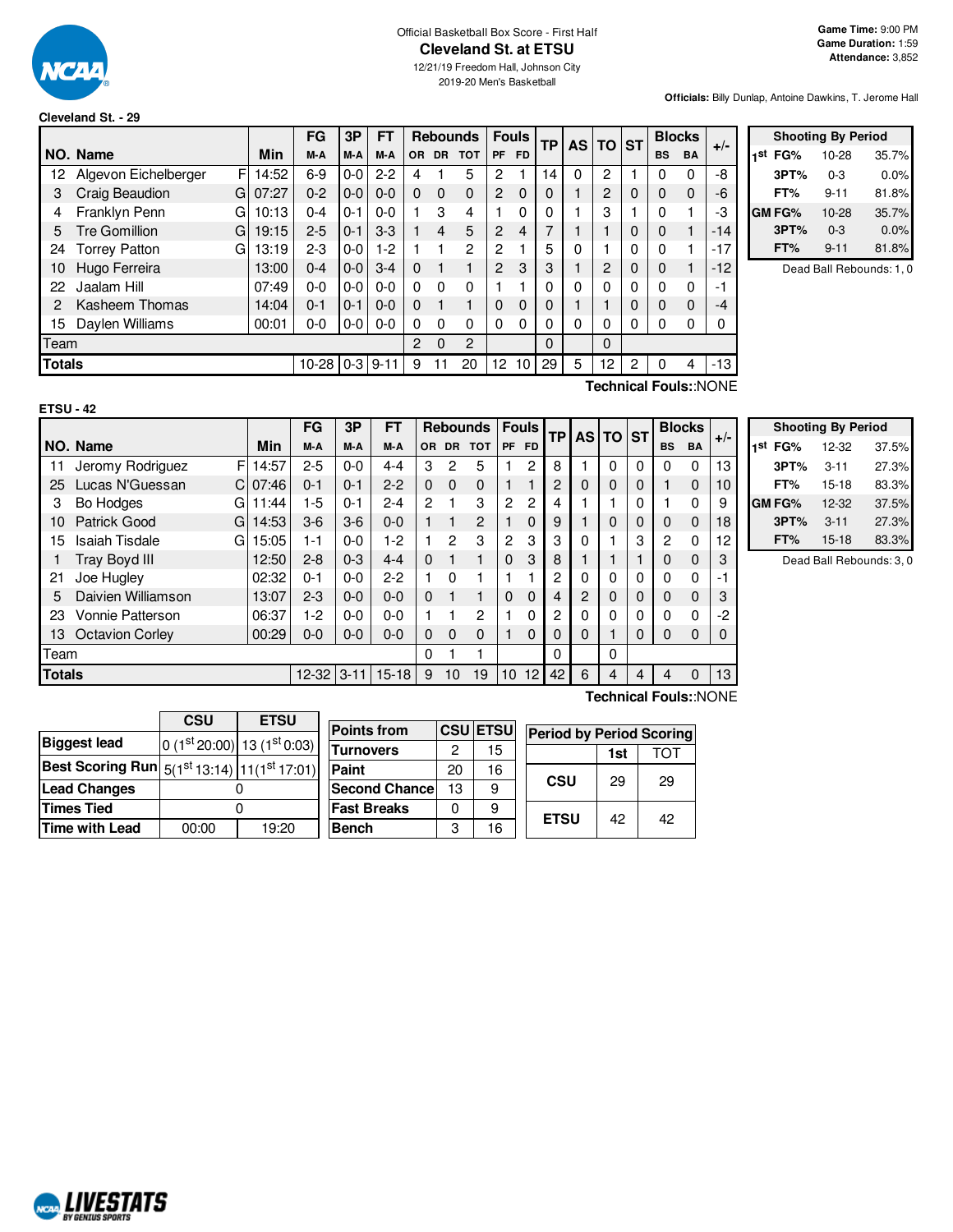

**Officials:** Billy Dunlap, Antoine Dawkins, T. Jerome Hall

### **Period 2**

| <b>Quarter Starters:</b> |                                           |           |                |             |                                                                           |                                                    |
|--------------------------|-------------------------------------------|-----------|----------------|-------------|---------------------------------------------------------------------------|----------------------------------------------------|
| <b>ETSU</b>              | 3 Hodges B                                | 10 Good P | 11 Rodriguez J |             | 15 Tisdale I                                                              | 25 N'Guessan L                                     |
| CSU                      | 3 Beaudion C                              | 4 Penn F  | 5 Gomillion T  |             | 12 Eichelberger A                                                         | 24 Patton T                                        |
| <b>Game Time</b>         | <b>ETSU</b>                               |           | <b>Score</b>   | <b>Diff</b> |                                                                           | <b>CSU</b>                                         |
| 20:00                    | 1 BOYD III T substitution out             |           |                |             |                                                                           |                                                    |
| 20:00                    | 5 WILLIAMSON D substitution out           |           |                |             |                                                                           |                                                    |
| 20:00                    | 15 TISDALE I substitution in              |           |                |             |                                                                           |                                                    |
| 20:00                    | 25 N'GUESSAN L substitution in            |           |                |             |                                                                           |                                                    |
| 20:00                    |                                           |           |                |             | 10 FERREIRA H substitution out                                            |                                                    |
| 20:00                    |                                           |           |                |             | 15 WILLIAMS D substitution out                                            |                                                    |
| 20:00                    |                                           |           |                |             | 22 HILL J substitution out                                                |                                                    |
| 20:00                    |                                           |           |                |             | 3 BEAUDION C substitution in                                              |                                                    |
| 20:00                    |                                           |           |                |             | 4 PENN F substitution in                                                  |                                                    |
| 20:00                    |                                           |           |                |             | 12 EICHELBERGER A substitution in                                         |                                                    |
| 19:35                    |                                           |           |                |             |                                                                           | 3 BEAUDION C 2pt FG in the paint, jump shot missed |
| 19:31                    | 11 RODRIGUEZ J defensive rebound (6)      |           |                |             |                                                                           |                                                    |
| 19:07                    | 15 TISDALE I foul drawn (4)               |           |                |             | 4 PENN F foul shooting (2 - 1)                                            |                                                    |
| 19:07                    | 15 TISDALE I free throw 1 - 2 made (4)    |           | 43-29          | 14          |                                                                           |                                                    |
| 19:07                    | 15 TISDALE I free throw 2 - 2 missed      |           |                |             |                                                                           |                                                    |
| 19:04                    | 10 GOOD P offensive rebound (3)           |           |                |             |                                                                           |                                                    |
| 18:59                    | 11 RODRIGUEZ J foul drawn (3)             |           |                |             | 12 EICHELBERGER A foul shooting (3 - 2)                                   |                                                    |
| 18:59                    | 11 RODRIGUEZ J free throw 1 - 2 made (9)  |           | 44-29          | 15          |                                                                           |                                                    |
| 18:59                    | 11 RODRIGUEZ J free throw 2 - 2 made (10) |           | 45-29          | 16          |                                                                           |                                                    |
| 18:32                    |                                           |           | 45-32          | 13          | 24 PATTON T 3pt FG, jump shot made (8)                                    |                                                    |
| 18:32                    |                                           |           |                |             | 5 GOMILLION T assist (2)                                                  |                                                    |
| 17:59                    | 3 HODGES B 2pt FG in the paint, made (6)  |           | 47-32          | 15          |                                                                           |                                                    |
| 17:44                    | jump ball situation                       |           |                |             |                                                                           |                                                    |
| 17:44                    | 15 TISDALE I steal (4)                    |           |                |             | 12 EICHELBERGER A turnover lost ball (3)<br>3 BEAUDION C substitution out |                                                    |
| 17:44                    |                                           |           |                |             |                                                                           |                                                    |
| 17:44                    |                                           |           |                |             | 12 EICHELBERGER A substitution out                                        |                                                    |
| 17:44                    |                                           |           |                |             | 2 THOMAS K substitution in<br>35 JOHNSON D substitution in                |                                                    |
| 17:44<br>17:29           | 3 HODGES B turnover bad pass (2)          |           |                |             | 24 PATTON T steal (1)                                                     |                                                    |
| 17:11                    |                                           |           |                |             | 2 THOMAS K 3pt FG, jump shot missed                                       |                                                    |
| 17:07                    | 11 RODRIGUEZ J defensive rebound (7)      |           |                |             |                                                                           |                                                    |
| 17:04                    | 15 TISDALE I substitution out             |           |                |             |                                                                           |                                                    |
| 17:04                    | 5 WILLIAMSON D substitution in            |           |                |             |                                                                           |                                                    |
| 16:41                    | 3 HODGES B turnover bad pass (3)          |           |                |             | 35 JOHNSON D steal (1)                                                    |                                                    |
| 16:31                    | 25 N'GUESSAN L foul personal (2 - 1)      |           |                |             | 2 THOMAS K foul drawn (1)                                                 |                                                    |
| 16:28                    | 3 HODGES B foul personal (3 - 2)          |           |                |             | 24 PATTON T foul drawn (2)                                                |                                                    |
| 16:28                    | 3 HODGES B substitution out               |           |                |             |                                                                           |                                                    |
| 16:28                    | 15 TISDALE I substitution in              |           |                |             |                                                                           |                                                    |
| 16:20                    | 11 RODRIGUEZ J foul drawn (4)             |           |                |             | 24 PATTON T foul offensive (3 - 3)                                        |                                                    |
| 16:20                    |                                           |           |                |             | 24 PATTON T turnover offensive (2)                                        |                                                    |
| 15:59                    | 11 RODRIGUEZ J turnover bad pass (1)      |           |                |             |                                                                           |                                                    |
| 15:59                    |                                           |           | Timeout media  |             |                                                                           |                                                    |
| 15:59                    |                                           |           |                |             | 4 PENN F substitution out                                                 |                                                    |
|                          |                                           |           |                |             |                                                                           |                                                    |

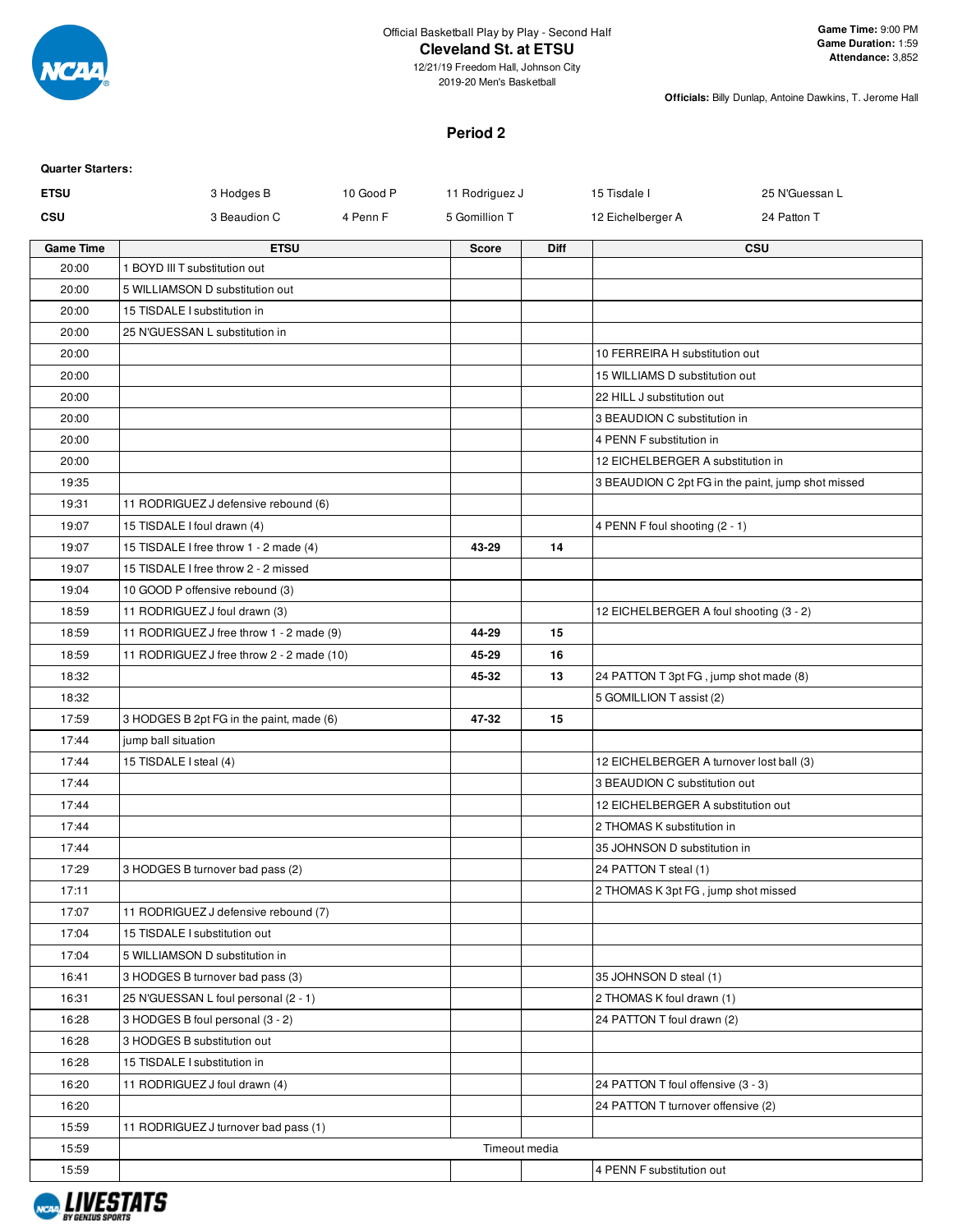

**Officials:** Billy Dunlap, Antoine Dawkins, T. Jerome Hall

| <b>Game Time</b> | <b>ETSU</b>                                       | <b>Score</b> | Diff          | CSU                                                     |
|------------------|---------------------------------------------------|--------------|---------------|---------------------------------------------------------|
| 15:59            |                                                   |              |               | 12 EICHELBERGER A substitution in                       |
| 15:35            | 10 GOOD P substitution out                        |              |               |                                                         |
| 15:35            | 1 BOYD III T substitution in                      |              |               |                                                         |
| 15:28            |                                                   |              |               | turnover shot clock (15)                                |
| 15:09            | 11 RODRIGUEZ J turnover lost ball (2)             |              |               | 12 EICHELBERGER A steal (2)                             |
| 15:00            |                                                   | 47-34        | 13            | 24 PATTON T 2pt FG in the paint, made (10)              |
| 14:41            | 1 BOYD III T 2pt FG in the paint, made (10)       | 49-34        | 15            |                                                         |
| 14:24            |                                                   | 49-36        | 13            | 12 EICHELBERGER A 2pt FG in the paint, made (16)        |
| 14:02            | 25 N'GUESSAN L foul drawn (2)                     |              |               | 5 GOMILLION T foul personal (3 - 4)                     |
| 14:02            | 11 RODRIGUEZ J substitution out                   |              |               |                                                         |
| 14:02            | 23 PATTERSON V substitution in                    |              |               |                                                         |
| 13:50            | 15 TISDALE I 2pt FG in the paint, layup missed    |              |               |                                                         |
| 13:46            |                                                   |              |               | 35 JOHNSON D defensive rebound (1)                      |
| 13:38            |                                                   |              |               | 12 EICHELBERGER A 2pt FG in the paint, jump shot missed |
| 13:35            | 5 WILLIAMSON D defensive rebound (2)              |              |               |                                                         |
| 13:29            | 1 BOYD III T foul drawn (4)                       |              |               | 12 EICHELBERGER A foul shooting (4 - 5)                 |
| 13:29            |                                                   |              |               | 12 EICHELBERGER A substitution out                      |
| 13:29            |                                                   |              |               | 22 HILL J substitution in                               |
| 13:29            | 1 BOYD III T free throw 1 - 2 missed              |              |               |                                                         |
| 13:29            | offensive dead ball rebound (4)                   |              |               |                                                         |
| 13:29            | 1 BOYD III T free throw 2 - 2 made (11)           | 50-36        | 14            |                                                         |
| 13:15            |                                                   |              |               | 22 HILL J 2pt FG in the paint, missed                   |
|                  | 25 N'GUESSAN L defensive rebound (1)              |              |               |                                                         |
| 13:11            |                                                   |              |               |                                                         |
| 13:05            | 25 N'GUESSAN L foul drawn (3)                     |              |               | 24 PATTON T foul shooting (4 - 6)                       |
| 13:05            | 25 N'GUESSAN L free throw 1 - 2 missed            |              |               |                                                         |
| 13:05            | offensive dead ball rebound (5)                   |              |               |                                                         |
| 13:05            |                                                   |              |               | 24 PATTON T substitution out                            |
| 13:05            |                                                   |              |               | 10 FERREIRA H substitution in                           |
| 13:05            | 25 N'GUESSAN L free throw 2 - 2 made (3)          | 51-36        | 15            |                                                         |
| 13:05            |                                                   |              |               | 5 GOMILLION T substitution out                          |
| 13:05            |                                                   |              |               | 21 SANCHEZ J substitution in                            |
| 12:40            |                                                   |              |               | 10 FERREIRA H 3pt FG, jump shot missed                  |
| 12:37            | 25 N'GUESSAN L defensive rebound (2)              |              |               |                                                         |
| 12:25            | 5 WILLIAMSON D 3pt FG, jump shot made (7)         | 54-36        | 18            |                                                         |
| 12:25            | 15 TISDALE I assist (1)                           |              |               |                                                         |
| 12:14            |                                                   |              |               | Timeout 30 Sec                                          |
| 12:14            |                                                   |              | Timeout media |                                                         |
| 12:14            | 5 WILLIAMSON D substitution out                   |              |               |                                                         |
| 12:14            | 10 GOOD P substitution in                         |              |               |                                                         |
| 12:14            |                                                   |              |               | 2 THOMAS K substitution out                             |
| 12:14            |                                                   |              |               | 10 FERREIRA H substitution out                          |
| 12:14            |                                                   |              |               | 35 JOHNSON D substitution out                           |
| 12:14            |                                                   |              |               | 3 BEAUDION C substitution in                            |
| 12:14            |                                                   |              |               | 5 GOMILLION T substitution in                           |
| 12:14            |                                                   |              |               | 12 EICHELBERGER A substitution in                       |
| 12:00            | 23 PATTERSON V steal (1)                          |              |               | 22 HILL J turnover bad pass (1)                         |
| 11:43            | 1 BOYD III T 2pt FG in the paint, layup missed    |              |               |                                                         |
| 11:37            | 25 N'GUESSAN L offensive rebound (3)              |              |               |                                                         |
| 11:37            | 25 N'GUESSAN L 2pt FG in the paint, layup blocked |              |               |                                                         |

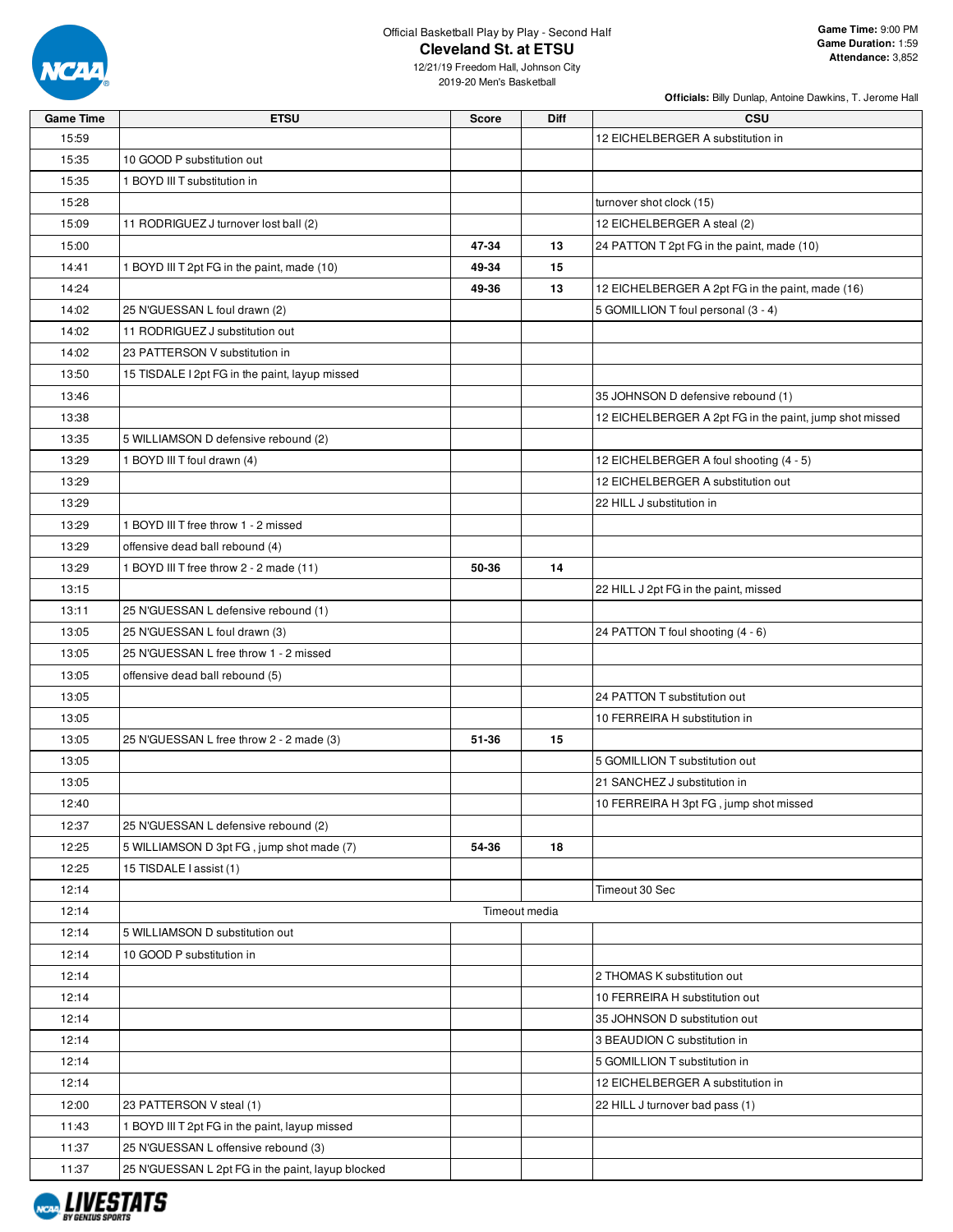

**Officials:** Billy Dunlap, Antoine Dawkins, T. Jerome Hall

| <b>Game Time</b> | <b>ETSU</b>                                            | Score         | Diff | <b>CSU</b>                                                      |
|------------------|--------------------------------------------------------|---------------|------|-----------------------------------------------------------------|
| 11:37            |                                                        |               |      | 22 HILL J block (1)                                             |
| 11:34            | 23 PATTERSON V offensive rebound (3)                   |               |      |                                                                 |
| 11:33            | 1 BOYD III T 3pt FG, jump shot missed                  |               |      |                                                                 |
| 11:33            | 25 N'GUESSAN L offensive rebound (4)                   |               |      |                                                                 |
| 11:33            | 25 N'GUESSAN L foul drawn (4)                          |               |      | 3 BEAUDION C foul personal (3 - 7)                              |
| 11:33            |                                                        | Timeout media |      |                                                                 |
| 11:33            | 25 N'GUESSAN L 1&1 free throw 1 made (4)               | 55-36         | 19   |                                                                 |
| 11:33            | 25 N'GUESSAN L 1&1 free throw 2 made (5)               | 56-36         | 20   |                                                                 |
| 11:20            | 1 BOYD III T foul shooting (1 - 3)                     |               |      | 22 HILL J foul drawn (2)                                        |
| 11:20            |                                                        | 56-37         | 19   | 22 HILL J free throw 1 - 2 made (1)                             |
| 11:20            |                                                        | 56-38         | 18   | 22 HILL J free throw 2 - 2 made (2)                             |
| 11:07            | 23 PATTERSON V 2pt FG in the paint, layup made (4)     | 58-38         | 20   |                                                                 |
| 11:07            | 1 BOYD III T assist (2)                                |               |      |                                                                 |
| 10:45            |                                                        |               |      | 12 EICHELBERGER A 2pt FG outside the paint, jump shot<br>missed |
| 10:43            | 25 N'GUESSAN L defensive rebound (5)                   |               |      |                                                                 |
| 10:43            | 10 GOOD P foul drawn (1)                               |               |      | 5 GOMILLION T foul personal (4 - 8)                             |
| 10:43            | 15 TISDALE I substitution out                          |               |      |                                                                 |
| 10:43            | 25 N'GUESSAN L substitution out                        |               |      |                                                                 |
| 10:43            | 5 WILLIAMSON D substitution in                         |               |      |                                                                 |
| 10:43            | 11 RODRIGUEZ J substitution in                         |               |      |                                                                 |
| 10:43            |                                                        |               |      | 21 SANCHEZ J substitution out                                   |
| 10:43            |                                                        |               |      | 2 THOMAS K substitution in                                      |
| 10:43            | 10 GOOD P 1&1 free throw 1 missed                      |               |      |                                                                 |
| 10:42            |                                                        |               |      | 12 EICHELBERGER A defensive rebound (6)                         |
| 10:33            | 5 WILLIAMSON D foul shooting (1 - 4)                   |               |      | 5 GOMILLION T foul drawn (5)                                    |
| 10:33            |                                                        | 58-39         | 19   | 5 GOMILLION T free throw 1 - 2 made (8)                         |
| 10:33            |                                                        | 58-40         | 18   | 5 GOMILLION T free throw 2 - 2 made (9)                         |
| 10:25            | 5 WILLIAMSON D 3pt FG, jump shot missed                |               |      |                                                                 |
| 10:21            |                                                        |               |      | 3 BEAUDION C defensive rebound (1)                              |
| 10:15            |                                                        |               |      | 22 HILL J 2pt FG in the paint, jump shot missed                 |
| 10:12            | 5 WILLIAMSON D defensive rebound (3)                   |               |      |                                                                 |
| 10:10            | 1 BOYD III T 2pt FG fast break in the paint, made (13) | 60-40         | 20   |                                                                 |
| 10:10            | 5 WILLIAMSON D assist (3)                              |               |      |                                                                 |
| 10:10            | 1 BOYD III T foul drawn (5)                            |               |      | 2 THOMAS K foul shooting (1 - 9)                                |
| 10:10            | 23 PATTERSON V substitution out                        |               |      |                                                                 |
| 10:10            | 3 HODGES B substitution in                             |               |      |                                                                 |
| 10:10            |                                                        |               |      | 22 HILL J substitution out                                      |
| 10:10            |                                                        |               |      | 24 PATTON T substitution in                                     |
| 10:10            | 1 BOYD III T free throw fast break 1 - 1 made (14)     | 61-40         | 21   |                                                                 |
| 10:02            | 11 RODRIGUEZ J foul personal (2 - 5)                   |               |      | 12 EICHELBERGER A foul drawn (2)                                |
| 09:54            |                                                        | 61-42         | 19   | 12 EICHELBERGER A 2pt FG in the paint, layup made (18)          |
| 09:54            |                                                        |               |      | 3 BEAUDION C assist (2)                                         |
| 09:41            | 11 RODRIGUEZ J 2pt FG in the paint, alleyoop made (12) | 63-42         | 21   |                                                                 |
| 09:41            | 3 HODGES B assist (2)                                  |               |      |                                                                 |
| 09:25            |                                                        |               |      | 5 GOMILLION T 2pt FG in the paint, layup missed                 |
| 09:21            |                                                        |               |      | 12 EICHELBERGER A offensive rebound (7)                         |
| 09:21            |                                                        |               |      | 12 EICHELBERGER A 2pt FG in the paint, layup missed             |
| 09:21            |                                                        |               |      | 12 EICHELBERGER A offensive rebound (8)                         |

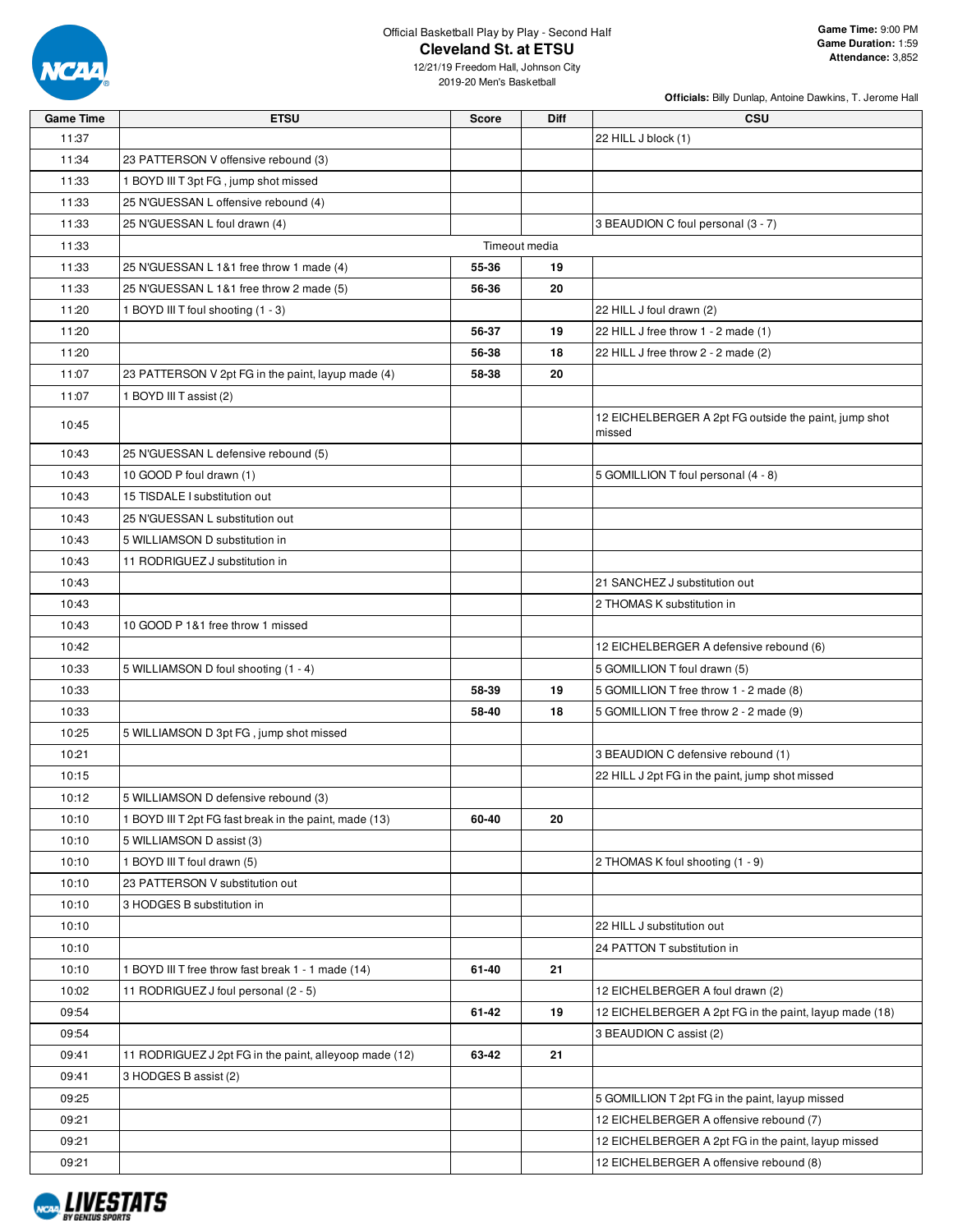

12/21/19 Freedom Hall, Johnson City 2019-20 Men's Basketball

**Officials:** Billy Dunlap, Antoine Dawkins, T. Jerome Hall

| <b>Game Time</b> | <b>ETSU</b>                                                | <b>Score</b> | Diff          | <b>CSU</b>                                                      |
|------------------|------------------------------------------------------------|--------------|---------------|-----------------------------------------------------------------|
| 09:21            | 1 BOYD III T foul shooting (2 - 6)                         |              |               | 12 EICHELBERGER A foul drawn (3)                                |
| 09:21            |                                                            |              |               | 12 EICHELBERGER A free throw 1 - 2 missed                       |
| 09:21            |                                                            |              |               | offensive dead ball rebound (2)                                 |
| 09:21            |                                                            | 63-43        | 20            | 12 EICHELBERGER A free throw 2 - 2 made (19)                    |
| 09:03            | 1 BOYD III T 2pt FG outside the paint, jump shot made (16) | 65-43        | 22            |                                                                 |
| 09:03            | 3 HODGES B assist (3)                                      |              |               |                                                                 |
| 08:47            |                                                            |              |               | 12 EICHELBERGER A 2pt FG outside the paint, jump shot<br>missed |
| 08:43            | 5 WILLIAMSON D defensive rebound (4)                       |              |               |                                                                 |
| 08:37            | 5 WILLIAMSON D 2pt FG in the paint, made (9)               | 67-43        | 24            |                                                                 |
| 08:30            | 11 RODRIGUEZ J steal (1)                                   |              |               | 3 BEAUDION C turnover bad pass (3)                              |
| 08:22            | 3 HODGES B 2pt FG fast break in the paint, layup made (8)  | 69-43        | 26            |                                                                 |
| 08:22            | 11 RODRIGUEZ J assist (2)                                  |              |               |                                                                 |
| 08:18            |                                                            |              |               | Timeout 30 Sec                                                  |
| 08:18            |                                                            |              | Timeout media |                                                                 |
| 08:18            | 1 BOYD III T substitution out                              |              |               |                                                                 |
| 08:18            | 15 TISDALE I substitution in                               |              |               |                                                                 |
| 08:18            |                                                            |              |               | 3 BEAUDION C substitution out                                   |
| 08:18            |                                                            |              |               | 10 FERREIRA H substitution in                                   |
| 08:02            |                                                            | 69-45        | 24            | 12 EICHELBERGER A 2pt FG in the paint, layup made (21)          |
| 08:02            |                                                            |              |               | 10 FERREIRA H assist (2)                                        |
| 07:38            | 11 RODRIGUEZ J 2pt FG in the paint, layup made (14)        | $71 - 45$    | 26            |                                                                 |
| 07:38            | 5 WILLIAMSON D assist (4)                                  |              |               |                                                                 |
| 07:13            |                                                            |              |               | 24 PATTON T 2pt FG outside the paint, jump shot missed          |
| 07:10            | 11 RODRIGUEZ J defensive rebound (8)                       |              |               |                                                                 |
| 07:04            | 5 WILLIAMSON D 3pt FG, jump shot made (12)                 | 74-45        | 29            |                                                                 |
| 07:04            | 10 GOOD P assist (2)                                       |              |               |                                                                 |
| 06:36            |                                                            |              |               | 24 PATTON T 2pt FG outside the paint, jump shot blocked         |
| 06:36            | 15 TISDALE I block (3)                                     |              |               |                                                                 |
| 06:30            | 3 HODGES B defensive rebound (4)                           |              |               |                                                                 |
| 06:29            | 10 GOOD P turnover bad pass (1)                            |              |               | 12 EICHELBERGER A steal (3)                                     |
| 06:24            |                                                            | 74-47        | 27            | 24 PATTON T 2pt FG fast break in the paint, made (12)           |
| 06:24            |                                                            |              |               | 5 GOMILLION T assist (3)                                        |
| 05:58            | 15 TISDALE I 2pt FG in the paint, made (6)                 | 76-47        | 29            |                                                                 |
| 05:38            |                                                            |              |               | 2 THOMAS K turnover bad pass (2)                                |
| 05:38            | 3 HODGES B substitution out                                |              |               |                                                                 |
| 05:38            | 11 RODRIGUEZ J substitution out                            |              |               |                                                                 |
| 05:38            | 23 PATTERSON V substitution in                             |              |               |                                                                 |
| 05:38            | 33 WEBER C substitution in                                 |              |               |                                                                 |
| 05:22            | 10 GOOD P 3pt FG, jump shot missed                         |              |               |                                                                 |
| 05:20            |                                                            |              |               | 12 EICHELBERGER A defensive rebound (9)                         |
| 05:20            | 5 WILLIAMSON D foul personal (2 - 7)                       |              |               | 12 EICHELBERGER A foul drawn (4)                                |
| 05:20            |                                                            |              |               | 12 EICHELBERGER A 1&1 free throw 1 missed                       |
| 05:19            | 23 PATTERSON V defensive rebound (4)                       |              |               |                                                                 |
| 05:06            | 33 WEBER C 3pt FG, jump shot missed                        |              |               |                                                                 |
| 05:02            |                                                            |              |               | 10 FERREIRA H defensive rebound (2)                             |
| 05:00            |                                                            | 76-49        | 27            | 2 THOMAS K 2pt FG fast break in the paint, made (2)             |
| 05:00            |                                                            |              |               | 10 FERREIRA H assist (3)                                        |
| 04:38            | 33 WEBER C 2pt FG in the paint, made (2)                   | 78-49        | 29            |                                                                 |

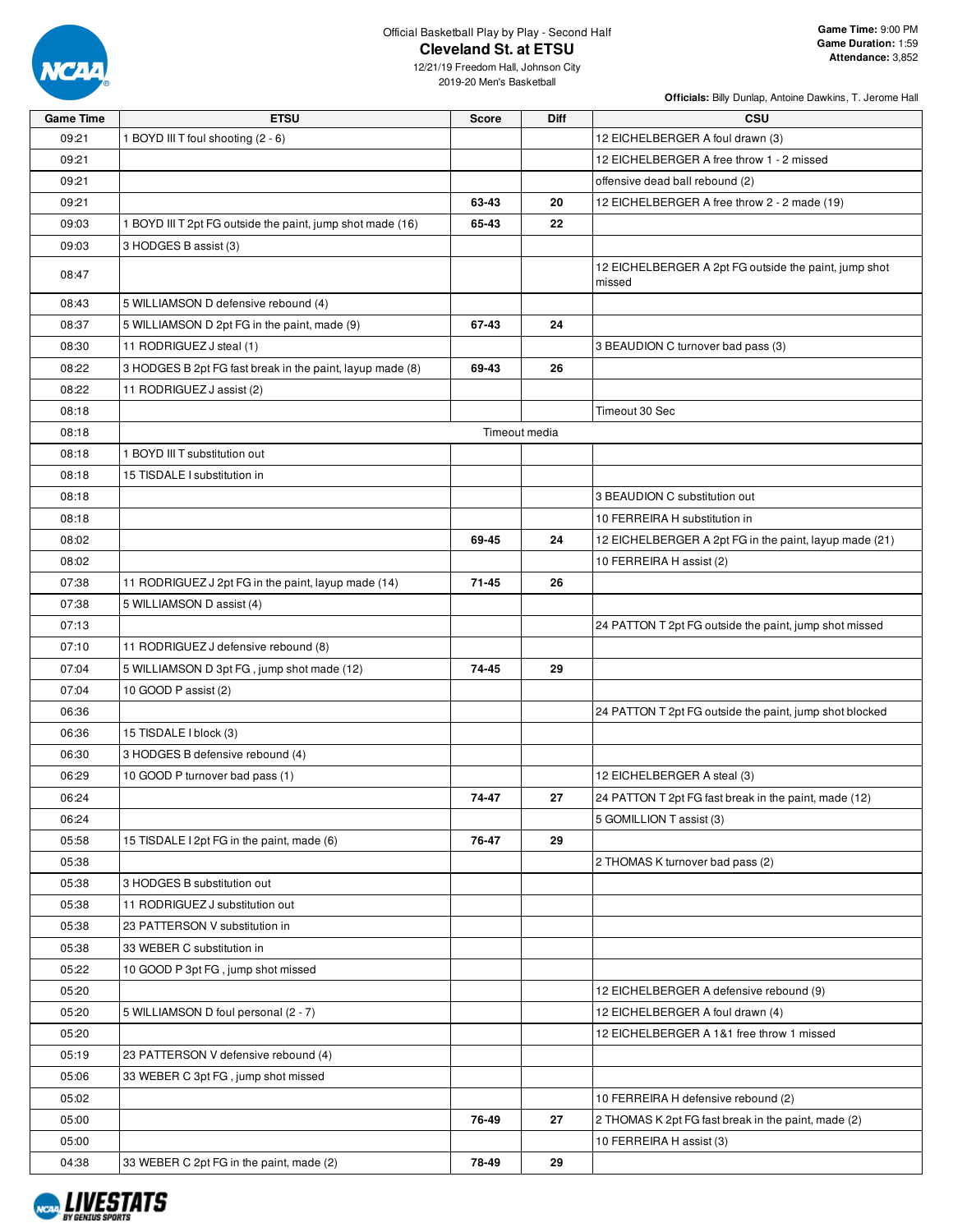

**Officials:** Billy Dunlap, Antoine Dawkins, T. Jerome Hall

| <b>Game Time</b> | <b>ETSU</b>                                               | <b>Score</b>          | <b>Diff</b> | CSU                                                    |
|------------------|-----------------------------------------------------------|-----------------------|-------------|--------------------------------------------------------|
| 04:38            | 10 GOOD P assist (3)                                      |                       |             |                                                        |
| 04:31            |                                                           |                       |             | Timeout 60 Sec                                         |
| 04:31            |                                                           |                       |             | 5 GOMILLION T substitution out                         |
| 04:31            |                                                           |                       |             | 15 WILLIAMS D substitution in                          |
| 04:10            |                                                           |                       |             | 10 FERREIRA H 2pt FG in the paint, layup missed        |
| 04:05            |                                                           |                       |             | 12 EICHELBERGER A offensive rebound (10)               |
| 04:05            |                                                           | 78-51                 | 27          | 12 EICHELBERGER A 2pt FG in the paint, layup made (23) |
| 03:48            | 5 WILLIAMSON D 2pt FG in the paint, jump shot made (14)   | 80-51                 | 29          |                                                        |
| 03:48            | 23 PATTERSON V assist (1)                                 |                       |             |                                                        |
| 03:24            |                                                           |                       |             | 15 WILLIAMS D turnover bad pass (1)                    |
| 03:24            |                                                           | Timeout media         |             |                                                        |
| 03:24            | 15 TISDALE I substitution out                             |                       |             |                                                        |
| 03:24            | 24 COFFIN J substitution in                               |                       |             |                                                        |
| 03:00            | 5 WILLIAMSON D turnover lost ball (1)                     |                       |             |                                                        |
| 02:39            |                                                           | 80-53                 | 27          | 24 PATTON T 2pt FG in the paint, layup made (14)       |
| 02:07            | 24 COFFIN J 3pt FG, jump shot missed                      |                       |             |                                                        |
| 02:04            |                                                           |                       |             | 24 PATTON T defensive rebound (3)                      |
| 01:59            |                                                           |                       |             | 15 WILLIAMS D 3pt FG, jump shot missed                 |
| 01:54            |                                                           |                       |             | 12 EICHELBERGER A offensive rebound (11)               |
| 01:52            |                                                           | 80-55                 | 25          | 15 WILLIAMS D 2pt FG in the paint, made (2)            |
| 01:52            |                                                           |                       |             | 12 EICHELBERGER A assist (1)                           |
| 01:25            | 23 PATTERSON V 3pt FG, jump shot missed                   |                       |             |                                                        |
| 01:21            |                                                           |                       |             | 24 PATTON T defensive rebound (4)                      |
| 01:18            |                                                           |                       |             | 15 WILLIAMS D turnover (2)                             |
| 00:48            | 24 COFFIN J 2pt FG outside the paint, jump shot missed    |                       |             |                                                        |
| 00:45            |                                                           |                       |             | 12 EICHELBERGER A defensive rebound (12)               |
| 00:42            |                                                           |                       |             | 10 FERREIRA H 2pt FG in the paint, jump shot missed    |
| 00:39            | 23 PATTERSON V defensive rebound (5)                      |                       |             |                                                        |
| 00:13            | 5 WILLIAMSON D 2pt FG outside the paint, jump shot missed |                       |             |                                                        |
| 00:10            |                                                           |                       |             | 12 EICHELBERGER A defensive rebound (13)               |
| 00:00            |                                                           |                       |             | 24 PATTON T 3pt FG, jump shot missed                   |
| 00:00            | 24 COFFIN J defensive rebound (1)                         |                       |             |                                                        |
|                  |                                                           | <b>END OF GAME</b>    |             |                                                        |
|                  |                                                           | <b>ETSU 80-55 CSU</b> |             |                                                        |

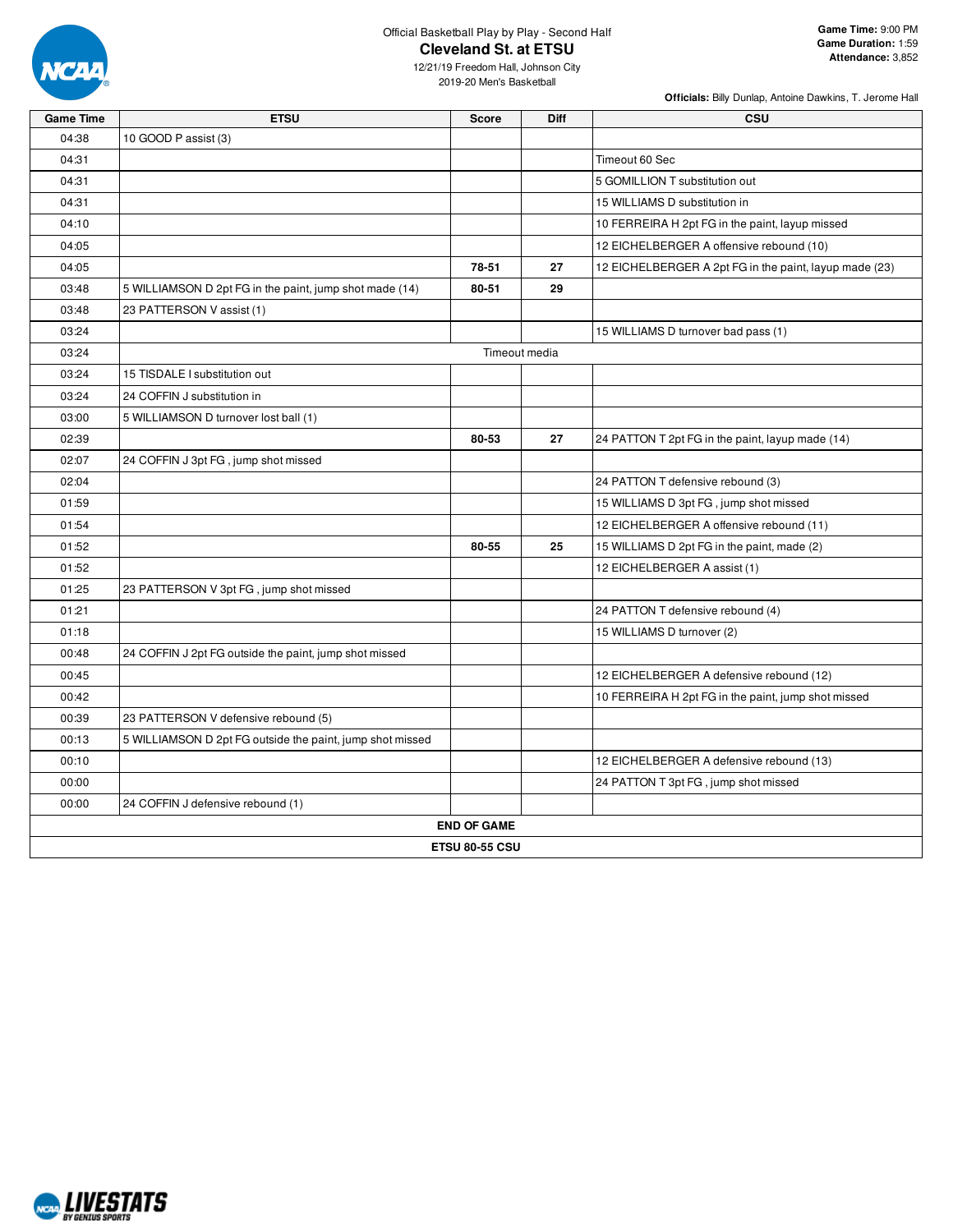

### Official Basketball Box Score - Second Half **Cleveland St. at ETSU**

12/21/19 Freedom Hall, Johnson City 2019-20 Men's Basketball

**Officials:** Billy Dunlap, Antoine Dawkins, T. Jerome Hall

#### **Cleveland St. - 26**

|      |                                                |         | FG      | 3Р      | FT      |           | <b>Rebounds</b> |                |             | <b>Fouls</b> | <b>TP</b> | <b>AS</b>      | <b>TO</b> | <b>ST</b> |           | <b>Blocks</b> | $+/-$ |
|------|------------------------------------------------|---------|---------|---------|---------|-----------|-----------------|----------------|-------------|--------------|-----------|----------------|-----------|-----------|-----------|---------------|-------|
|      | NO. Name                                       | Min     | M-A     | M-A     | M-A     | <b>OR</b> | <b>DR</b>       | <b>TOT</b>     | <b>PF</b>   | <b>FD</b>    |           |                |           |           | <b>BS</b> | <b>BA</b>     |       |
| 12   | F<br>Algevon Eichelberger                      | 17:00   | $4 - 8$ | $0-0$   | $1 - 3$ | 4         | 4               | 8              | 2           | 3            | 9         |                |           | 2         | $\Omega$  | 0             | $-7$  |
| 3    | Craig Beaudion                                 | G106:12 | $0 - 1$ | $0-0$   | $0-0$   | $\Omega$  |                 |                |             | 0            | 0         |                |           | 0         | 0         | 0             | $-10$ |
| 4    | Franklyn Penn<br>GI                            | 04:01   | $0 - 0$ | $0-0$   | $0 - 0$ | 0         | $\Omega$        | 0              |             | 0            | 0         | 0              | 0         | 0         | $\Omega$  | 0             | $-2$  |
| 5    | <b>Tre Gomillion</b><br>G                      | 14:38   | $0 - 1$ | $0 - 0$ | $2 - 2$ | $\Omega$  | $\Omega$        | 0              | 2           |              | 2         | 2              | 0         | 0         | $\Omega$  | $\mathbf 0$   | $-13$ |
| 24   | <b>Torrey Patton</b><br>G                      | 17:05   | $4 - 7$ | $1-2$   | $0-0$   | $\Omega$  | $\mathbf{2}$    | $\overline{2}$ | 2           |              | 9         | 0              |           |           | 0         |               | -6    |
| 2    | Kasheem Thomas                                 | 16:13   | $1-2$   | $0 - 1$ | $0 - 0$ | 0         | $\Omega$        | 0              | 1           |              | 2         | 0              |           | $\Omega$  | 0         | $\mathbf 0$   | -8    |
| 35   | Deante Johnson                                 | 05:30   | $0 - 0$ | $0-0$   | $0-0$   | 0         |                 |                | 0           | 0            | 0         | 0              | 0         |           | 0         | 0             | -3    |
| 22   | Jaalam Hill                                    | 03:19   | $0 - 2$ | $0-0$   | $2 - 2$ | $\Omega$  | $\mathbf 0$     | 0              | $\mathbf 0$ |              | 2         | 0              |           | 0         |           | $\mathbf 0$   | $-7$  |
| 10   | Hugo Ferreira                                  | 09:09   | $0 - 3$ | $0 - 1$ | $0 - 0$ | 0         |                 |                | 0           | 0            | 0         | $\overline{c}$ | $\Omega$  | 0         | $\Omega$  | $\Omega$      | -3    |
| 21   | Jeremy Sanchez                                 | 02:22   | $0 - 0$ | $0-0$   | $0 - 0$ | $\Omega$  | $\Omega$        | 0              | $\mathbf 0$ | 0            | 0         | 0              | 0         | 0         | $\Omega$  | $\mathbf 0$   | $-5$  |
| 15   | Daylen Williams                                | 04:31   | $1-2$   | $0 - 1$ | $0-0$   | $\Omega$  | $\Omega$        | 0              | 0           | 0            | 2         | 0              | 2         | 0         | $\Omega$  | 0             | 4     |
| Team |                                                |         |         |         |         | 0         | 0               | 0              |             |              | $\Omega$  |                |           |           |           |               |       |
|      | $1-5$<br>$5 - 7$<br><b>Totals</b><br>$10 - 26$ |         |         |         |         | 4         | 9               | 13             | 9           |              | 26        | 6              | 8         | 4         |           |               | $-12$ |
|      | Technical Fouls::NONE                          |         |         |         |         |           |                 |                |             |              |           |                |           |           |           |               |       |

| <b>Shooting By Period</b> |       |
|---------------------------|-------|
| $10 - 26$                 | 38.5% |
| $1-5$                     | 20.0% |
| $5 - 7$                   | 71.4% |
| 10-26                     | 38.5% |
| $1-5$                     | 20.0% |
| $5 - 7$                   | 71.4% |
|                           |       |

Dead Ball Rebounds: 1, 0

#### **ETSU - 38**

F 11:03 C 09:17 G 08:04 G 16:39 G 13:35 **NO.** Name Min **FG 3P FT Rebounds Fouls TP AS TO ST**  $\begin{bmatrix} \mathsf{FG} & 3\mathsf{P} \\ \mathsf{M-A} & \mathsf{M-A} \end{bmatrix}$  or dr total  $\begin{bmatrix} \mathsf{F} & \mathsf{F} & \mathsf{F} \\ \mathsf{F} & \mathsf{F} & \mathsf{F} \end{bmatrix}$   $\begin{bmatrix} \mathsf{TP} & \mathsf{AS} \\ \mathsf{AS} & \mathsf{DT} \end{bmatrix}$   $\begin{bmatrix} \mathsf{ST} & \mathsf{BlockS} \\ \mathsf{BS} & \mathsf{BA} \end{bmatrix}$  +/-11 Jeromy Rodriguez F | 11:03 | 2-2 | 0-0 | 2-2 | 0  $\,$  3  $\,$  3 | 1  $\,$  2 | 6 | 1 | 2 | 1 | 0  $\,$  0 | 9 25 Lucas N'Guessan  $C \mid 09:17 \mid 0-1 \mid 0-0 \mid 3-4 \mid 2 \mid 3 \mid 5 \mid 1 \mid 3 \mid 3 \mid 0 \mid 0 \mid 0 \mid 1 \mid 7$ 3 Bo Hodges G | 08:04 | 2-2 | 0-0 | 0-0 | 0 1 1 | 1 0 | 4 | 2 | 2 | 0 | 0 0 | 11 10 Patrick Good G | 16:39 | 0-1 | 0-1 | 0-1 | 1 0 1 | 0 1 | 0 | 2 | 1 | 0 | 0 | 0 | 9 15 Isaiah Tisdale 13:35 | 1-2 | 0-0 | 1-2 | 0 0 0 0 0 0 1 | 3 | 1 | 0 | 1 | 1 0 | 10 5 Daivien Williamson | 15:33 | 4-6 | 2-3 | 0-0 | 0  $\,$  3  $\,$  3 | 2  $\,$  0 | 10 | 2 | 1 | 0 | 0  $\,$  0 | 8 1 Tray Boyd III | 07:17 | 3-5 | 0-1 | 2-3 | 0 0 0 | 2 2 | 8 | 1 | 0 | 0 | 0 | 0 | 11 23 Vonnie Patterson 09:30 1-2 0-1 0-0 1 2 3 0 0 2 1 0 1 0 0 3 33 Charlie Weber | 05:38 | 1-2 | 0-1 | 0-0 | 0  $\,$  0  $\,$  | 0  $\,$  0  $\,$  | 2 | 0 | 0 | 0 | 0 | 0 | 0 | -4 24 Jordan Coffin 03:24 0-2 0-1 0-0 0 1 1 0 0 0 0 0 0 0 0 -4

**Totals** 14-25 2-8 8-12 4 13 17 | 7 9 | 38 | 10 | 6 | 3 | 1 1 | 12

Team 0 0 0 0 0

|                     | <b>Shooting By Period</b> |       |
|---------------------|---------------------------|-------|
| 2 <sup>nd</sup> FG% | 14-25                     | 56.0% |
| 3PT%                | $2 - 8$                   | 25.0% |
| FT%                 | $8 - 12$                  | 66.7% |
| GM FG%              | 14-25                     | 56.0% |
| 3PT%                | $2 - 8$                   | 25.0% |
| FT%                 | $8 - 12$                  | 66.7% |

Dead Ball Rebounds: 2, 0

|                                                                         | <b>CSU</b> | <b>ETSU</b>                                                 |
|-------------------------------------------------------------------------|------------|-------------------------------------------------------------|
| <b>Biggest lead</b>                                                     |            | $\left  0 \right. (1^{st} 20:00)$ 29 (2 <sup>nd</sup> 7:04) |
| <b>Best Scoring Run</b> $\left  4(2^{nd} 1:52) \right  7(2^{nd} 11:33)$ |            |                                                             |
| <b>Lead Changes</b>                                                     |            |                                                             |
| <b>Times Tied</b>                                                       |            |                                                             |
| Time with Lead                                                          | 00:00      | 19:35                                                       |

| <b>Points from</b>    |    | <b>CSU ETSU</b> |  |
|-----------------------|----|-----------------|--|
| Turnovers             | 6  |                 |  |
| Paint                 | 18 | 22              |  |
| <b>Second Chancel</b> | 5  |                 |  |
| <b>Fast Breaks</b>    |    | 5               |  |
| <b>Bench</b>          | հ  | 22              |  |

**Technical Fouls:**:NONE

| ນ: | <b>Period by Period Scoring</b> |     |     |
|----|---------------------------------|-----|-----|
|    |                                 | 2nd | TOT |
|    | CSU                             | 26  | 26  |
|    | <b>ETSU</b>                     | 38  | 38  |

# **ALIVESTATS RV GENTUS S**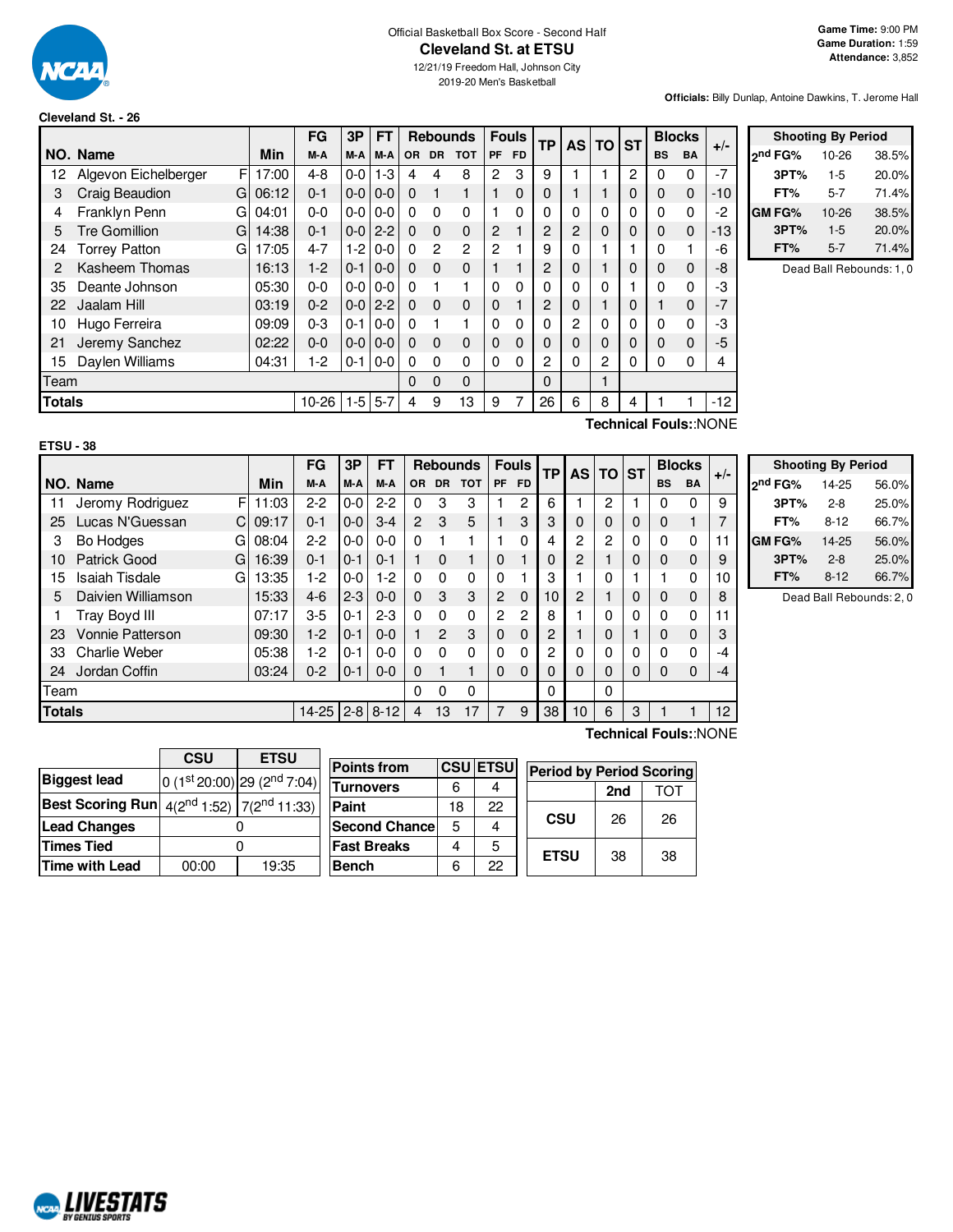

**Officials:** Billy Dunlap, Antoine Dawkins, T. Jerome Hall

{ Players => 1, 3, 5, 10, 11, 12, 13, 15, 21, 23, 24, 25, 33, --; } FG  $Types = > All; Results = > All;$ 

{ Players => All; } FG Types => All; Results => All;

**Cleveland St.**

**ETSU**  $0/10%$  $\frac{3/6}{50\%}$  $0/1$  $0\%$  $\frac{0}{4}$ <br>0%  $14/20$  $5/8$  $1/3$ 70% 62% 33%  $\frac{1}{3}$ <br>33%  $\frac{1/2}{50\%}$  $\frac{1/9}{11%}$ **ETSU M/A %** Field Goals 26/57 46 2 Points 21/38 55 3 Points 26

Free Throws 23/30 77



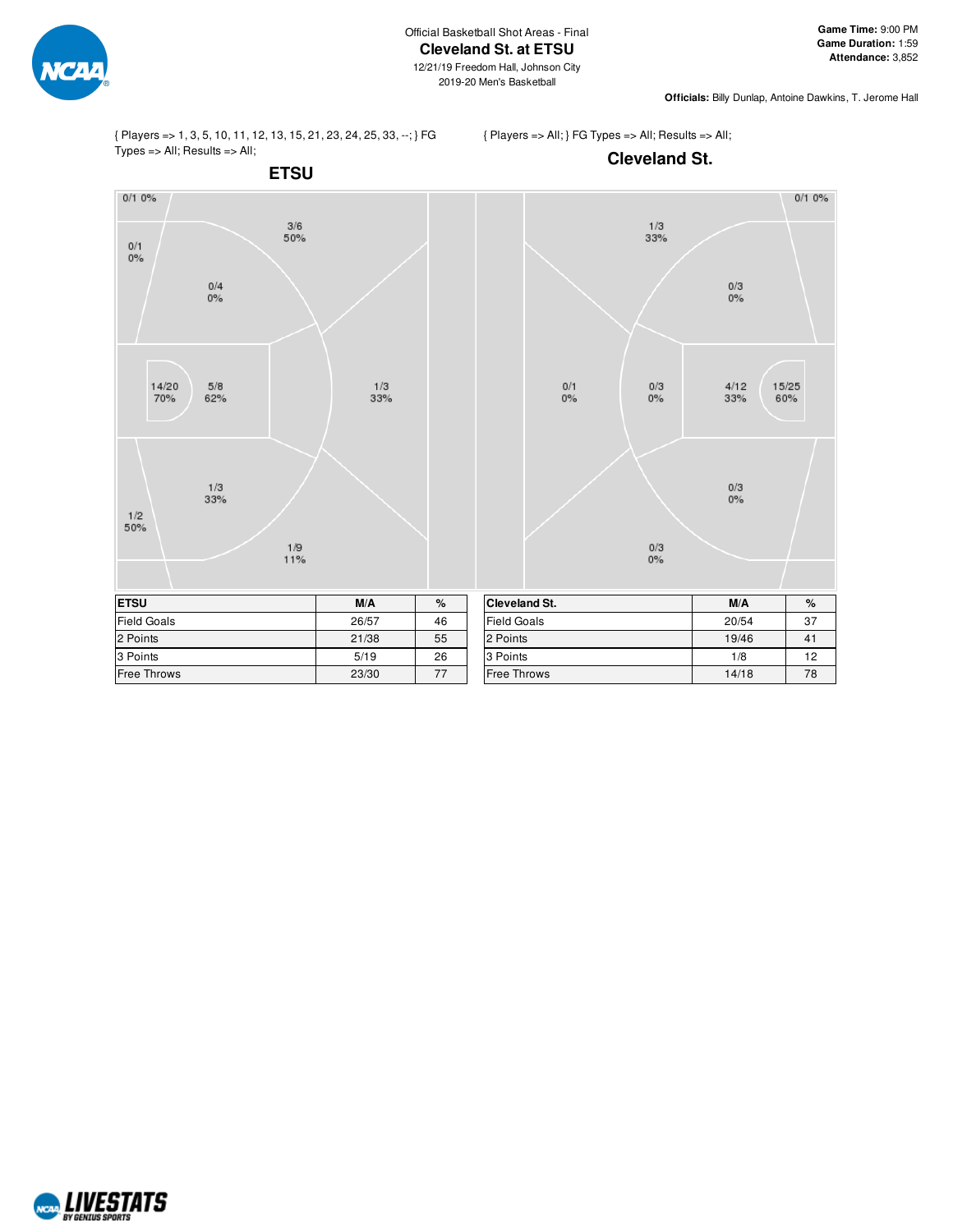

**Officials:** Billy Dunlap, Antoine Dawkins, T. Jerome Hall

## **Cleveland St.**

| <b>No</b>      | Name                 |       | <b>Mins</b> |           | <b>Score</b> |       | <b>Points Diff</b> |      | Points per Min |                | <b>Assists</b> |          | <b>Rebounds</b> |                | <b>Steals</b>  |                | <b>Turnovers</b> |
|----------------|----------------------|-------|-------------|-----------|--------------|-------|--------------------|------|----------------|----------------|----------------|----------|-----------------|----------------|----------------|----------------|------------------|
|                |                      | On    | Off         | On        | Off          | On    | <b>Off</b>         | On   | Off            | On             | Off            | On       | Off             | On             | <b>Off</b>     | On             | Off              |
| $\overline{c}$ | Kasheem Thomas       | 30:17 | 09:43       | $44 - 56$ | $11 - 24$    | $-12$ | $-13$              | l.45 | 1.13           | 8              | 3              | 31       | $\overline{2}$  | 6              | $\Omega$       | 15             | 5                |
| 3              | Craig Beaudion       | 13:39 | 26:21       | $19 - 35$ | $36 - 45$    | $-16$ | -9                 | 1.39 | 1.37           | 4              |                |          | 24              | $\overline{2}$ | 4              | 9              | 11               |
| 4              | Franklyn Penn        | 14:14 | 25:46       | $18 - 23$ | $37 - 57$    | -5    | $-20$              | 1.26 | 1.44           | 3              | 8              | 11       | 22              | 4              | $\overline{2}$ | 8              | 12               |
| 5              | Tre Gomillion        | 33:53 | 06:07       | $47 - 74$ | $8 - 6$      | $-27$ | $\overline{2}$     | 1.39 | 1.31           | 10             |                | 26       |                 | 5              |                | 17             | 3                |
| 10             | Hugo Ferreira        | 22:09 | 17:51       | $32 - 47$ | $23 - 33$    | $-15$ | $-10$              | 1.44 | .29            | 8              | 3              | 21       | 12 <sup>2</sup> |                | 5              | 10             | 10               |
| 12             | Algevon Eichelberger | 31:52 | 08:08       | $48 - 63$ | $7 - 17$     | $-15$ | $-10$              | .51  | 0.86           | 10             |                | 27       | 6               | 3              | 3              | 13             |                  |
| 15             | Daylen Williams      | 04:32 | 35:28       | $6 - 2$   | $49 - 78$    |       | $-29$              | 1.32 | 1.38           |                | 10             | 6        | 27              |                | 6              | $\overline{2}$ | 18               |
| 21             | Jeremy Sanchez       | 02:22 | 37:38       | $2 - 7$   | $53 - 73$    | $-5$  | $-20$              | 0.85 | 1.41           | $\Omega$       | 11             | $\Omega$ | 33              | 0              | 6              |                | 19               |
| 22             | Jaalam Hill          | 11:08 | 28:52       | $18 - 26$ | $37 - 54$    | -8    | $-17$              | . 62 | .28            | $\overline{2}$ | 9              | 13       | 20              |                | 5              |                | 13               |
| 24             | <b>Torrey Patton</b> | 30:24 | 09:36       | $37 - 60$ | $18 - 20$    | $-23$ | $-2$               | 1.22 | 1.88           | 9              | $\overline{c}$ | 20       | 13              | 5              |                | 16             |                  |
| 35             | Deante Johnson       | 05:30 | 34:30       | $4 - 7$   | $51 - 73$    | -3    | $-22$              | 0.73 | .48            |                | -1             |          | 32              | 3              | 3              |                | 18               |

## **ETSU**

| <b>No</b> | Name                   | <b>Mins</b><br><b>Score</b><br><b>Points Diff</b> |       |           |           | Points per Min<br><b>Assists</b> |      |      |            | <b>Rebounds</b> |     | <b>Steals</b>  | Turnovers |                |                          |           |                |
|-----------|------------------------|---------------------------------------------------|-------|-----------|-----------|----------------------------------|------|------|------------|-----------------|-----|----------------|-----------|----------------|--------------------------|-----------|----------------|
|           |                        | On                                                | Off   | <b>On</b> | Off       | On                               | Off  | On   | <b>Off</b> | On              | Off | On             | Off       | On             | Off                      | <b>On</b> | <b>Off</b>     |
|           | Tray Boyd III          | 20:07                                             | 19:53 | $44 - 30$ | $36 - 25$ | 14                               | 11   | 2.19 | .81        | 9               |     | 22             | 14        | 5              | 2                        | .h        | 5              |
| 3         | Bo Hodges              | 19:48                                             | 20:12 | $47 - 27$ | $33 - 28$ | 20                               | 5    | 2.37 | 1.63       | 8               | 8   | 19             | 17        | 3              | 4                        | 4         | 6              |
| 5         | Daivien Williamson     | 28:40                                             | 11:20 | $55 - 44$ | $25 - 11$ | 11                               | 14   | 1.92 | 2.21       | 13              | 3   | 18             | 18        | 4              | 3                        | 8         | $\overline{2}$ |
| 10        | Patrick Good           | 31:32                                             | 08:28 | $67 - 40$ | $13 - 15$ | 27                               | $-2$ | 2.12 | .54        | 14              | 2   | 28             | 8         | 6              |                          | 6         | 4              |
| 11        | Jeromy Rodriguez       | 26:00                                             | 14:00 | $55 - 33$ | $25 - 22$ | 22                               | 3    | 2.12 | I.79       | 10              | 6   | 21             | 15        | 5              | 2                        | 8         | $\overline{2}$ |
| 13        | <b>Octavion Corlev</b> | 00:29                                             | 39:31 | $0 - 0$   | $80 - 55$ | $\Omega$                         | 25   | 0.00 | 2.02       | 0               | 16  |                | 36        |                | 6                        |           | 9              |
| 15        | <b>Isaiah Tisdale</b>  | 28:40                                             | 11:20 | $62 - 40$ | $18 - 15$ | 22                               | 3    | 2.16 | .59        | 12              |     | 25             | 11        | 6              |                          | 8         | $\mathcal{P}$  |
| 21        | Joe Hugley             | 02:32                                             | 37:28 | $4 - 5$   | $76 - 50$ | $-1$                             | 26   | 1.58 | 2.03       | $\Omega$        | 16  | 5              | 31        | $\Omega$       | $\overline{\phantom{a}}$ | 0         | 10             |
| 23        | Vonnie Patterson       | 16:07                                             | 23:53 | $25 - 24$ | $55 - 31$ |                                  | 24   | 1.55 | 2.30       |                 | 9   | 17             | 19        | $\overline{2}$ | 5                        | 4         | 6              |
| 24        | Jordan Coffin          | 03:24                                             | 36:36 | $0 - 4$   | $80 - 51$ | -4                               | 29   | 0.00 | 2.19       | $\Omega$        | 16  | $\overline{2}$ | 34        | $\Omega$       | 7                        |           | 9              |
| 25        | Lucas N'Guessan        | 17:03                                             | 22:57 | $37 - 20$ | $43 - 35$ | 17                               | 8    | 2.17 | i 87       | 5               |     | 20             | 16        | 3              | 4                        |           | 6              |
| 33        | <b>Charlie Weber</b>   | 05:38                                             | 34:22 | $4 - 8$   | $76 - 47$ | -4                               | 29   | 0.71 | 2.21       | $\overline{2}$  | 14  | 3              | 33        | 0              | 7                        |           | 9              |

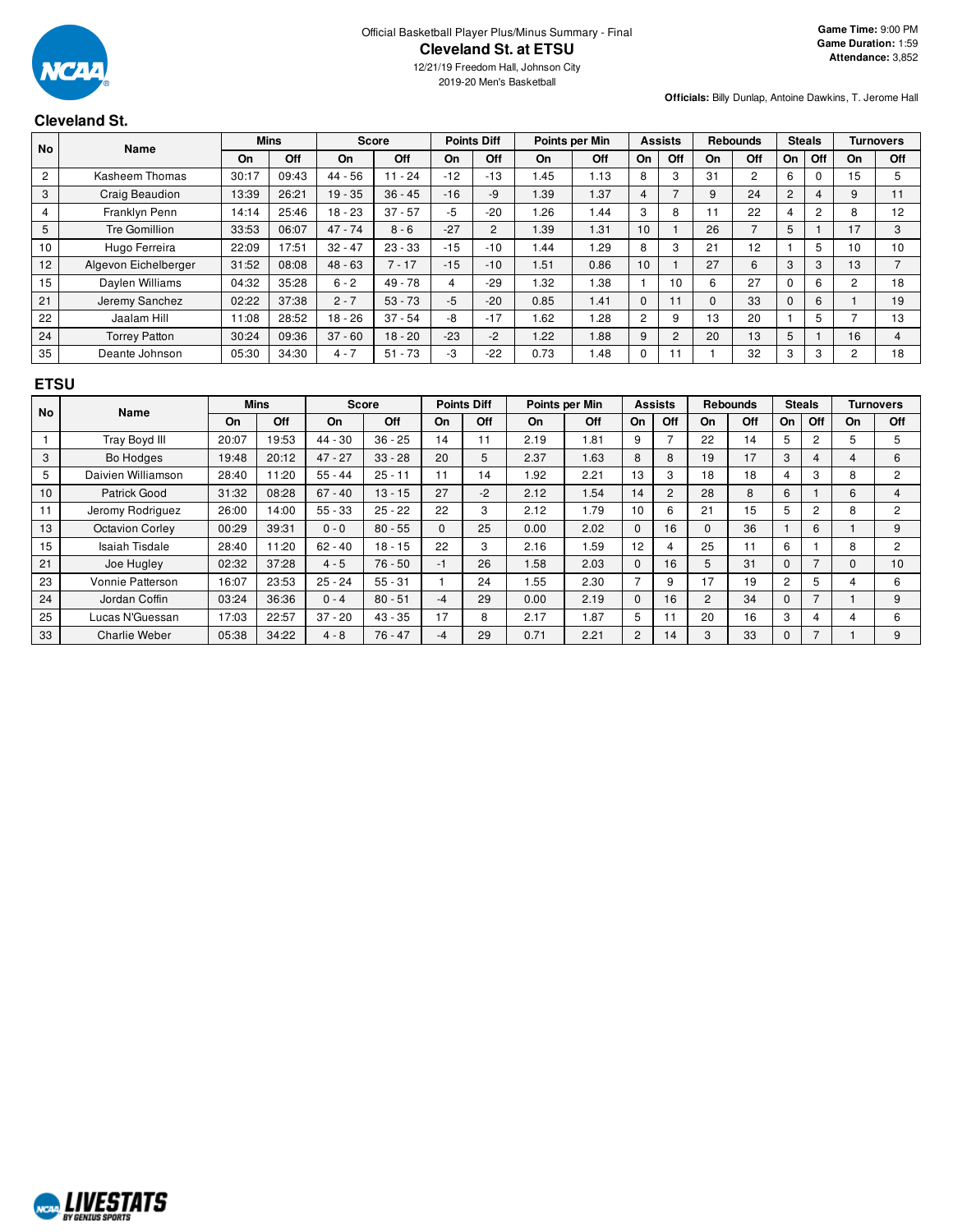

**Officials:** Billy Dunlap, Antoine Dawkins, T. Jerome Hall

## Players => AllFG Types=>AllResults=>All **Cleveland St.**







| <b>Cleveland St.</b> | M/A   | %  | <b>Cleveland St.</b>     | M/A        | $\%$ |
|----------------------|-------|----|--------------------------|------------|------|
| <b>Field Goals</b>   | 20/54 | 37 | Points in the Paint      | 38(19/37)  | 51   |
| 2 Points             | 19/46 | 41 | <b>Fast Break Points</b> | 4(2/3)     | 67   |
| 3 Points             | 1/8   | 12 | Second Chance Points     | 18 (12/16) | 75   |
| <b>Free Throws</b>   | 14/18 | 78 | <b>Effective FG%</b>     | 38         |      |

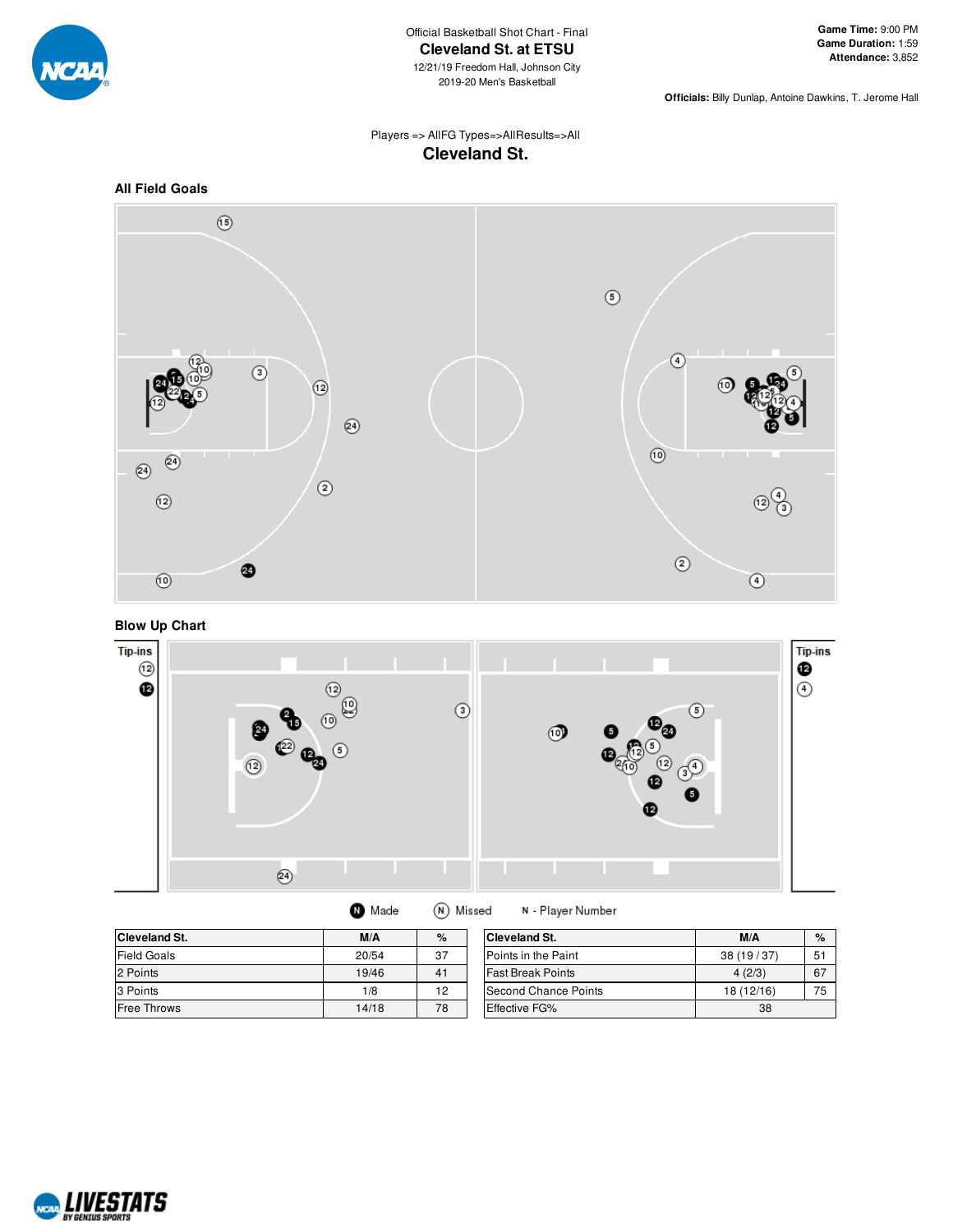

**Officials:** Billy Dunlap, Antoine Dawkins, T. Jerome Hall

### Players => 1, 3, 5, 10, 11, 12, 13, 15, 21, 23, 24, 25, 33, --FG Types=>AllResults=>All

**ETSU**







(N) Missed **O** Made

N - Player Number

| <b>ETSU</b>        | M/A   | %  | <b>ETSU</b>              | M/A        | $\%$ |
|--------------------|-------|----|--------------------------|------------|------|
| <b>Field Goals</b> | 26/57 | 46 | Points in the Paint      | 38(19/28)  | 68   |
| 2 Points           | 21/38 | 55 | <b>Fast Break Points</b> | 14 (10/12) | 83   |
| 3 Points           | 5/19  | 26 | Second Chance Points     | 13(9/16)   | 56   |
| <b>Free Throws</b> | 23/30 | 77 | <b>Effective FG%</b>     | 50         |      |

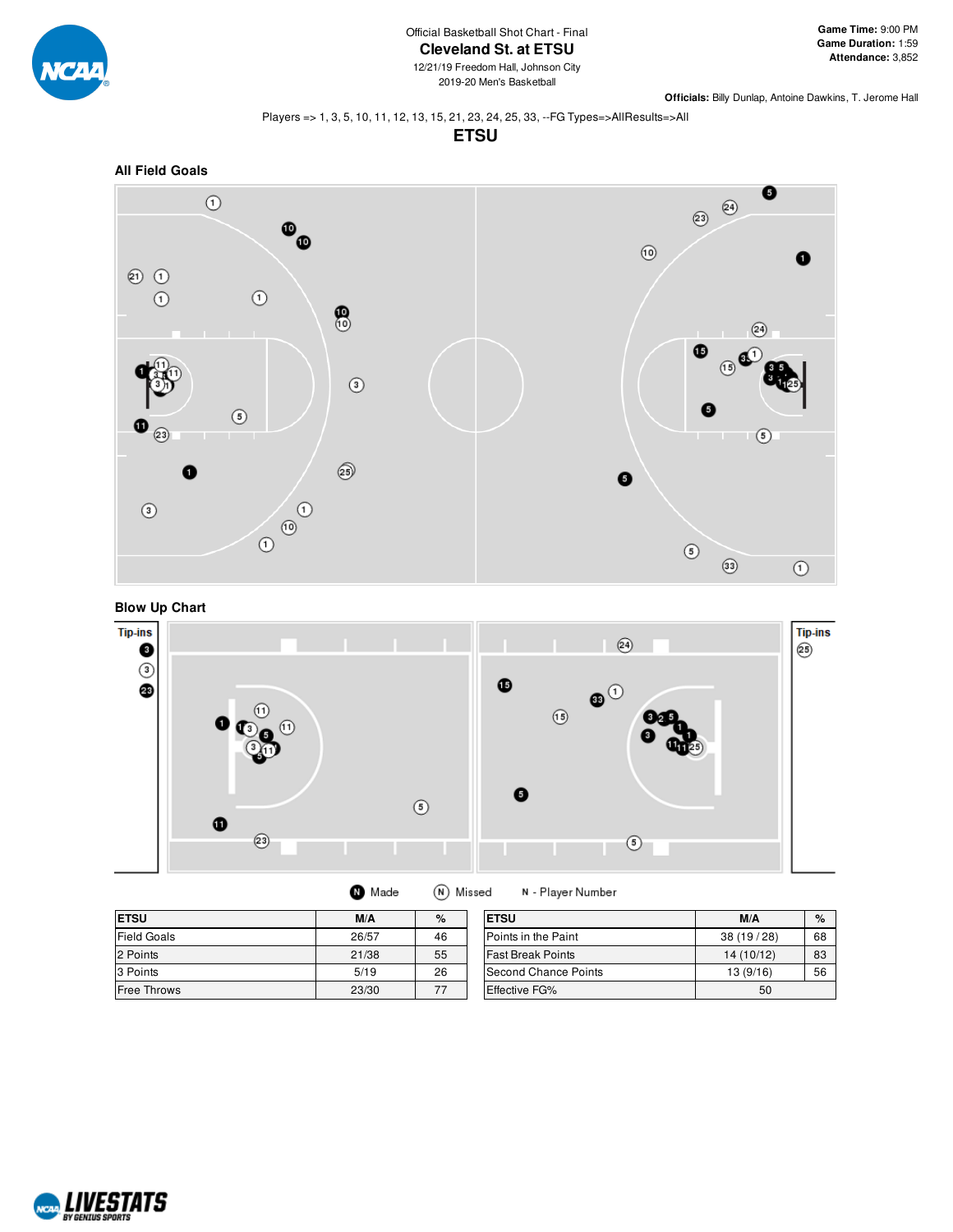

## Official Basketball Rotations Summary - Final **Cleveland St. at ETSU**

#### **Officials:** Billy Dunlap, Antoine Dawkins, T. Jerome Hall

## **Cleveland St.**

| Lineup                                                                          | Quarter<br>On  | Time<br>On | Quarter<br>Off | Time<br>Off | Time on<br>Court | <b>Score</b> | Score<br><b>Diff</b> |                |              |                | <b>Reb</b> Stl Tov Ass | <b>PPP</b> |
|---------------------------------------------------------------------------------|----------------|------------|----------------|-------------|------------------|--------------|----------------------|----------------|--------------|----------------|------------------------|------------|
| 3- Beaudion C/4- Penn F/5- Gomillion T/12- Eichelberger A/24- Patton<br>T/      | $\mathbf{1}$   | 20:00      | $\mathbf{1}$   | 17:36       | 02:24            | $0 - 5$      | $-5$                 | $\mathbf{1}$   | $\mathbf 0$  | $\overline{c}$ | $\mathbf 0$            | 0.0000     |
| 3- Beaudion C/5- Gomillion T/10- Ferreira H/12- Eichelberger A/24-<br>Patton T/ | $\mathbf{1}$   | 17:36      | $\mathbf{1}$   | 15:24       | 02:12            | $4 - 8$      | $-4$                 | $\mathbf{1}$   | $\mathbf 0$  | $\mathbf{1}$   | $\mathbf{1}$           | 0.8000     |
| 3- Beaudion C/5- Gomillion T/10- Ferreira H/22- Hill J/24- Patton T/            | $\mathbf{1}$   | 15:24      | $\mathbf{1}$   | 15:08       | 00:16            | $0 - 1$      | $-1$                 | $\mathbf 0$    | $\mathbf 0$  | $\mathbf 0$    | $\Omega$               | 0.0000     |
| 2- Thomas K/3- Beaudion C/4- Penn F/5- Gomillion T/22- Hill J/                  | $\mathbf{1}$   | 15:08      | $\mathbf{1}$   | 12:47       | 02:21            | $5 - 1$      | $\overline{4}$       | 3              | 1            | $\overline{2}$ | $\mathbf{1}$           | 0.9191     |
| 2- Thomas K/3- Beaudion C/4- Penn F/12- Eichelberger A/24- Patton T/            | $\mathbf{1}$   | 12:47      | $\mathbf{1}$   | 12:33       | 00:14            | $0-0$        | $\mathbf 0$          | $\mathbf 0$    | $\mathbf{1}$ | $\mathbf{1}$   | $\Omega$               | 0.0000     |
| 2- Thomas K/4- Penn F/5- Gomillion T/12- Eichelberger A/24- Patton T/           | $\mathbf{1}$   | 12:33      | $\mathbf{1}$   | 10:32       | 02:01            | $4 - 4$      | $\Omega$             | 3              | $\mathbf 0$  | $\mathbf 0$    | $\Omega$               | 2.0000     |
| 4- Penn F/5- Gomillion T/10- Ferreira H/12- Eichelberger A/24- Patton<br>T/     | $\mathbf{1}$   | 10:32      | $\mathbf{1}$   | 09:29       | 01:03            | $2 - 1$      | $\mathbf{1}$         | $\Omega$       | $\mathbf 0$  | $\mathbf 0$    | $\mathbf{1}$           | 1.0000     |
| 2- Thomas K/ 5- Gomillion T/ 10- Ferreira H/ 22- Hill J/ 24- Patton T/          | $\mathbf{1}$   | 09:29      | $\mathbf{1}$   | 09:07       | 00:22            | $0 - 2$      | $-2$                 | $\Omega$       | $\mathbf 0$  | $\mathbf{1}$   | $\Omega$               | 0.0000     |
| 2- Thomas K/ 10- Ferreira H/ 12- Eichelberger A/ 22- Hill J/ 24- Patton T/      | $\mathbf{1}$   | 09:07      | $\mathbf{1}$   | 08:36       | 00:31            | $2 - 1$      | $\mathbf{1}$         | $\mathbf{1}$   | $\mathbf 0$  | $\mathbf 0$    | $\mathbf 0$            | 2.0000     |
| 2- Thomas K/5- Gomillion T/10- Ferreira H/12- Eichelberger A/22- Hill<br>J/     | $\mathbf{1}$   | 08:36      | $\mathbf{1}$   | 06:26       | 02:10            | $5-2$        | 3                    | $\overline{4}$ | $\Omega$     | $\mathbf 0$    | $\mathbf{1}$           | 1.0504     |
| 2- Thomas K/ 4- Penn F/ 5- Gomillion T/ 10- Ferreira H/ 12- Eichelberger<br>A/  | $\mathbf{1}$   | 06:26      | $\mathbf{1}$   | 05:42       | 00:44            | $2 - 3$      | $-1$                 | $\mathbf{1}$   | $\mathbf 0$  | $\mathbf 0$    | $\mathbf 0$            | 2.2727     |
| 2- Thomas K/ 4- Penn F/ 5- Gomillion T/ 10- Ferreira H/ 22- Hill J/             | $\mathbf{1}$   | 05:42      | $\mathbf{1}$   | 04:16       | 01:26            | $2 - 4$      | $-2$                 | 3              | $\mathbf 0$  | $\mathbf{1}$   | $\Omega$               | 1.0638     |
| 2- Thomas K/5- Gomillion T/10- Ferreira H/12- Eichelberger A/24-<br>Patton T/   | $\mathbf{1}$   | 04:16      | $\mathbf{1}$   | 00:42       | 03:33            | $3-6$        | $-3$                 | 3              | $\mathbf 0$  | $\overline{2}$ | $\mathbf{1}$           | 0.5102     |
| 2- Thomas K/ 5- Gomillion T/ 10- Ferreira H/ 22- Hill J/ 24- Patton T/          | $\mathbf{1}$   | 00:42      | $\mathbf{1}$   | 00:01       | 00:42            | $0 - 4$      | $-4$                 | $\mathbf 0$    | $\mathbf 0$  | $\mathbf{2}$   | $\Omega$               | 0.0000     |
| 5- Gomillion T/10- Ferreira H/15- Williams D/22- Hill J/24- Patton T/           | $\mathbf{1}$   | 00:01      | $\overline{2}$ | 20:00       | 00:01            | $0 - 0$      | $\mathbf 0$          | $\mathbf 0$    | $\mathbf 0$  | $\mathbf 0$    | $\mathbf{0}$           | 0.0000     |
| 3- Beaudion C/4- Penn F/5- Gomillion T/12- Eichelberger A/24- Patton<br>T/      | $\overline{c}$ | 20:00      | $\overline{2}$ | 17:44       | 02:16            | $3-5$        | $-2$                 | $\mathbf 0$    | $\mathbf 0$  | $\mathbf{1}$   | $\mathbf{1}$           | 1.0000     |
| 2- Thomas K/ 4- Penn F/ 5- Gomillion T/ 24- Patton T/ 35- Johnson D/            | $\overline{c}$ | 17:44      | $\overline{2}$ | 15:59       | 01:45            | $0 - 0$      | $\mathbf 0$          | $\mathbf 0$    | $\mathbf{2}$ | $\mathbf{1}$   | $\Omega$               | 0.0000     |
| 2- Thomas K/5- Gomillion T/12- Eichelberger A/24- Patton T/35-<br>Johnson D/    | $\overline{2}$ | 15:59      | $\overline{c}$ | 13:29       | 02:30            | $4 - 2$      | $\overline{c}$       | $\mathbf{1}$   | $\mathbf{1}$ | 1              | $\Omega$               | 1.0000     |
| 2- Thomas K/ 5- Gomillion T/ 22- Hill J/ 24- Patton T/ 35- Johnson D/           | $\overline{2}$ | 13:29      | $\overline{2}$ | 13:05       | 00:24            | $0 - 1$      | $-1$                 | $\Omega$       | $\mathbf 0$  | $\Omega$       | $\Omega$               | 0.0000     |
| 2- Thomas K/ 5- Gomillion T/ 10- Ferreira H/ 22- Hill J/ 35- Johnson D/         | $\overline{c}$ | 13:05      | $\overline{2}$ | 13:05       | 00:00            | $0 - 1$      | $-1$                 | $\mathbf 0$    | $\mathbf 0$  | $\mathbf 0$    | $\Omega$               | 0.0000     |
| 2- Thomas K/ 10- Ferreira H/ 21- Sanchez J/ 22- Hill J/ 35- Johnson D/          | $\overline{2}$ | 13:05      | $\overline{c}$ | 12:14       | 00:51            | $0 - 3$      | $-3$                 | $\mathbf 0$    | $\mathbf 0$  | $\mathbf 0$    | $\mathbf 0$            | 0.0000     |
| 3- Beaudion C/5- Gomillion T/12- Eichelberger A/21- Sanchez J/22-<br>Hill J/    | $\overline{2}$ | 12:14      | $\overline{2}$ | 10:43       | 01:31            | $2 - 4$      | $-2$                 | $\Omega$       | $\mathbf 0$  | $\mathbf{1}$   | $\Omega$               | 0.6944     |
| 2- Thomas K/3- Beaudion C/5- Gomillion T/12- Eichelberger A/22- Hill<br>IJ      | $\overline{2}$ | 10:43      | $\overline{c}$ | 10:10       | 00:33            | $2 - 2$      | $\mathbf 0$          | $\overline{2}$ | $\mathbf 0$  | $\mathbf{0}$   | $\Omega$               | 1.0638     |
| 2- Thomas K/3- Beaudion C/5- Gomillion T/12- Eichelberger A/24-<br>Patton T/    | $\overline{2}$ | 10:10      | $\overline{2}$ | 08:18       | 01:52            | $3-9$        | $-6$                 | $\overline{2}$ | $\mathbf 0$  | $\mathbf{1}$   | $\mathbf{1}$           | 0.7732     |
| 2- Thomas K/5- Gomillion T/10- Ferreira H/12- Eichelberger A/24-<br>Patton T/   | $\overline{2}$ | 08:18      | $\overline{2}$ | 04:31       | 03:47            | $6-9$        | $-3$                 | $\mathbf{2}$   | 1            | $\mathbf{1}$   | 3                      | 0.9317     |
| 2- Thomas K/10- Ferreira H/12- Eichelberger A/15- Williams D/24-<br>Patton T/   | $\overline{2}$ | 04:31      | $\overline{2}$ | 00:00       | 04:31            | $6 - 2$      | 4                    | 6              | $\mathbf 0$  | $\overline{2}$ | $\mathbf{1}$           | 0.8571     |

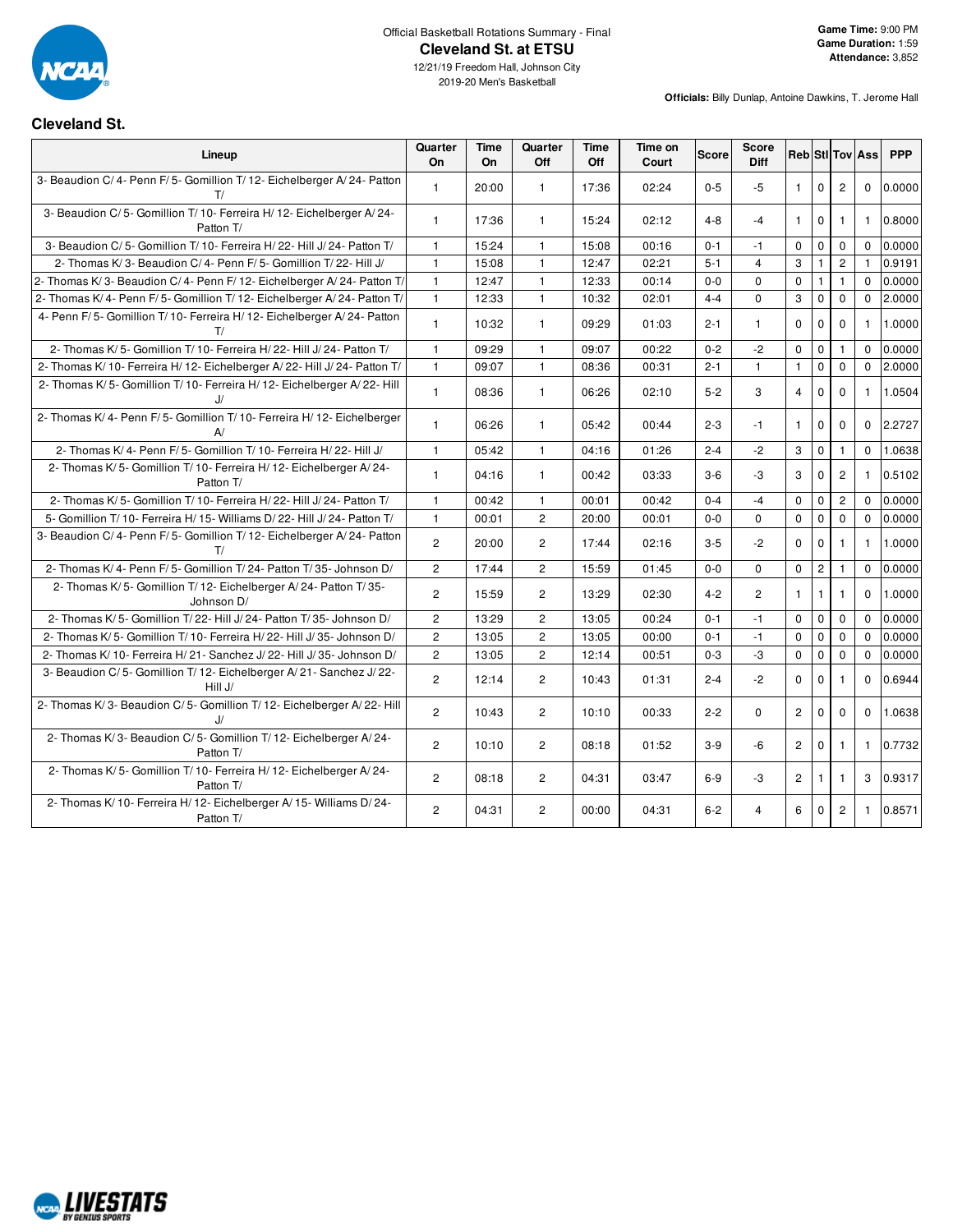

## Official Basketball Rotations Summary - Final **Cleveland St. at ETSU**

**Officials:** Billy Dunlap, Antoine Dawkins, T. Jerome Hall

**ETSU**

| Lineup                                                                                  | Quarter<br>On  | Time<br>On | Quarter<br>Off        | Time<br>Off | Time on<br>Court | Score    | Score<br>Diff  |                |                |                | <b>Reb</b> StI Tov Ass | <b>PPP</b> |
|-----------------------------------------------------------------------------------------|----------------|------------|-----------------------|-------------|------------------|----------|----------------|----------------|----------------|----------------|------------------------|------------|
| 3- Hodges B/ 10- Good P/ 11- Rodriguez J/ 15- Tisdale I/ 25- N'Guessan                  | 1              | 20:00      | $\mathbf{1}$          | 16:21       | 03:39            | $11 - 2$ | 9              | 5              | 1              | $\Omega$       | $\overline{c}$         | 1.6566     |
| 1- Boyd III T/3- Hodges B/15- Tisdale I/21- Hugley J/25- N'Guessan L/                   | $\mathbf{1}$   | 16:21      | $\mathbf{1}$          | 15:08       | 01:13            | $3 - 2$  | $\mathbf{1}$   | $\overline{4}$ | $\mathsf 0$    | 0              | $\mathbf 0$            | 2.0833     |
| 1- Boyd III T/3- Hodges B/5- Williamson D/21- Hugley J/25- N'Guessan                    | $\mathbf{1}$   | 15:08      | $\mathbf{1}$          | 14:07       | 01:01            | $1 - 0$  | $\mathbf{1}$   | $\mathbf{1}$   | $\mathbf 0$    | $\mathbf 0$    | $\mathbf{0}$           | 0.6944     |
| 1- Boyd III T/3- Hodges B/5- Williamson D/21- Hugley J/23- Patterson                    | $\mathbf{1}$   | 14:07      | $\mathbf{1}$          | 13:49       | 00:18            | $0 - 3$  | -3             | $\mathbf 0$    | $\pmb{0}$      | 0              | $\mathbf 0$            | 0.0000     |
| 1- Boyd III T/5- Williamson D/15- Tisdale I/21- Hugley J/23- Patterson<br>V/            | $\mathbf{1}$   | 13:49      | $\mathbf{1}$          | 13:49       | 00:00            | $0-0$    | 0              | 0              | $\pmb{0}$      | $\mathbf 0$    | $\mathbf 0$            | 0.0000     |
| 1- Boyd III T/5- Williamson D/13- Corley O/15- Tisdale I/23- Patterson                  | $\mathbf{1}$   | 13:49      | $\mathbf{1}$          | 13:20       | 00:29            | $0-0$    | 0              | $\mathsf 0$    | $\mathbf{1}$   | $\mathbf{1}$   | $\Omega$               | 0.0000     |
| 1- Boyd III T/5- Williamson D/11- Rodriguez J/15- Tisdale I/23-<br>Patterson V/         | 1              | 13:20      | $\mathbf{1}$          | 11:14       | 02:06            | $2 - 6$  | $-4$           | 0              | $\mathbf 0$    | $\overline{c}$ | $\mathbf{1}$           | 0.5000     |
| 3- Hodges B/5- Williamson D/10- Good P/11- Rodriguez J/15- Tisdale                      | $\mathbf{1}$   | 11:14      | $\mathbf{1}$          | 09:14       | 02:00            | $5 - 2$  | 3              | $\mathbf{1}$   | $\mathbf 0$    | 0              | $\Omega$               | 1.8116     |
| 1- Boyd III T/3- Hodges B/10- Good P/11- Rodriguez J/15- Tisdale I/                     | $\mathbf{1}$   | 09:14      | $\mathbf{1}$          | 07:13       | 02:01            | $2 - 2$  | 0              | $\overline{c}$ | $\mathbf 0$    | $\mathbf{1}$   | $\mathbf 0$            | 0.5155     |
| 3- Hodges B/5- Williamson D/10- Good P/15- Tisdale I/25- N'Guessan<br>$\mathsf{L}/$     | 1              | 07:13      | $\mathbf{1}$          | 05:42       | 01:31            | $4 - 6$  | $-2$           | 0              | $\mathbf 0$    | 0              | $\mathbf{1}$           | 1.3889     |
| 1- Boyd III T/5- Williamson D/10- Good P/15- Tisdale I/25- N'Guessan                    | 1              | 05:42      | $\mathbf{1}$          | 05:20       | 00:22            | $2 - 1$  | $\mathbf{1}$   | 0              | $\mathbf 0$    | 0              | $\mathbf 0$            | 2.0000     |
| 1- Boyd III T/5- Williamson D/10- Good P/11- Rodriguez J/15- Tisdale I/                 | $\mathbf{1}$   | 05:20      | $\mathbf{1}$          | 03:45       | 01:35            | $4 - 2$  | $\overline{c}$ | $\mathbf 0$    | $\overline{c}$ | 0              | $\mathbf{1}$           | 1.3333     |
| 1- Boyd III T/5- Williamson D/10- Good P/11- Rodriguez J/23-<br>Patterson V/            | $\mathbf{1}$   | 03:45      | $\mathbf{1}$          | 00:10       | 03:35            | $6 - 3$  | 3              | 6              | $\mathbf 0$    | 0              | $\mathbf 0$            | 1.2295     |
| 1- Boyd III T/5- Williamson D/10- Good P/15- Tisdale I/23- Patterson V/                 | $\mathbf{1}$   | 00:10      | 1                     | 00:01       | 00:09            | $2 - 0$  | $\overline{c}$ | 0              | $\pmb{0}$      | 0              | $\mathbf{1}$           | 2.0000     |
| 1- Boyd III T/5- Williamson D/10- Good P/11- Rodriguez J/23-<br>Patterson V/            | $\mathbf{1}$   | 00:01      | $\mathbf{1}$          | 00:01       | 00:00            | $0-0$    | $\mathbf 0$    | $\mathbf 0$    | $\mathbf 0$    | $\mathbf 0$    | $\mathbf 0$            | 0.0000     |
| 1- Boyd III T/3- Hodges B/5- Williamson D/10- Good P/11- Rodriguez J/                   | $\mathbf{1}$   | 00:01      | $\overline{c}$        | 20:00       | 00:01            | $0 - 0$  | 0              | $\mathbf 0$    | $\mathbf 0$    | 0              | $\mathbf 0$            | 0.0000     |
| 3- Hodges B/ 10- Good P/ 11- Rodriguez J/ 15- Tisdale I/ 25- N'Guessan<br>$\frac{1}{2}$ | $\overline{2}$ | 20:00      | $\overline{2}$        | 17:04       | 02:56            | $5-3$    | $\overline{2}$ | 3              | $\mathbf{1}$   | $\mathbf{1}$   | $\Omega$               | 1.8116     |
| 3- Hodges B/5- Williamson D/10- Good P/11- Rodriguez J/25-<br>N'Guessan L/              | $\overline{2}$ | 17:04      | $\overline{2}$        | 16:28       | 00:36            | $0-0$    | $\mathbf 0$    | $\mathbf 0$    | $\mathbf 0$    | $\mathbf{1}$   | $\Omega$               | 0.0000     |
| 5- Williamson D/ 10- Good P/ 11- Rodriguez J/ 15- Tisdale I/ 25-<br>N'Guessan L/        | $\overline{c}$ | 16:28      | $\overline{2}$        | 15:35       | 00:53            | $0-0$    | 0              | $\mathbf 0$    | $\mathbf 0$    | $\mathbf{1}$   | $\mathbf{0}$           | 0.0000     |
| 1- Boyd III T/5- Williamson D/11- Rodriguez J/15- Tisdale I/25-<br>N'Guessan L/         | $\overline{2}$ | 15:35      | $\overline{c}$        | 14:02       | 01:33            | $2 - 4$  | $-2$           | $\mathbf 0$    | $\mathbf 0$    | 1              | $\mathbf 0$            | 1.0000     |
| 1- Boyd III T/5- Williamson D/15- Tisdale I/23- Patterson V/25-<br>N'Guessan L/         | $\mathbf{2}$   | 14:02      | $\overline{c}$        | 12:14       | 01:48            | $5-0$    | 5              | 3              | $\mathbf 0$    | $\mathbf 0$    | $\mathbf{1}$           | 1.3298     |
| 1- Boyd III T/ 10- Good P/ 15- Tisdale I/ 23- Patterson V/ 25- N'Guessan L/             | $\overline{c}$ | 12:14      | $\overline{2}$        | 10:43       | 01:31            | $4 - 2$  | $\overline{c}$ | $\overline{4}$ | $\mathbf{1}$   | 0              | $\mathbf{1}$           | 2.1277     |
| 1- Boyd III T/5- Williamson D/10- Good P/11- Rodriguez J/23-<br>Patterson V/            | $\overline{c}$ | 10:43      | $\overline{c}$        | 10:10       | 00:33            | $2 - 2$  | 0              | $\mathbf{1}$   | $\mathbf{0}$   | $\mathbf 0$    | $\mathbf{1}$           | 0.8197     |
| 1- Boyd III T/3- Hodges B/5- Williamson D/10- Good P/11- Rodriguez J/                   | $\overline{c}$ | 10:10      | $\overline{2}$        | 08:18       | 01:52            | $9 - 3$  | 6              | $\mathbf{1}$   | $\mathbf{1}$   | 0              | 3                      | 2.0270     |
| 3- Hodges B/5- Williamson D/10- Good P/11- Rodriguez J/15- Tisdale                      | $\mathbf{2}$   | 08:18      | $\mathbf{2}^{\prime}$ | 05:38       | 02:40            | $7 - 4$  | 3              | $\overline{c}$ | $\mathbf 0$    | $\mathbf{1}$   | $\overline{c}$         | 1.7500     |
| 5- Williamson D/10- Good P/15- Tisdale I/23- Patterson V/33- Weber C/                   | $\overline{c}$ | 05:38      | $\overline{2}$        | 03:24       | 02:14            | $4 - 4$  | 0              | $\mathbf{1}$   | $\mathbf 0$    | $\pmb{0}$      | $\overline{c}$         | 1.0000     |
| 5- Williamson D/ 10- Good P/ 23- Patterson V/ 24- Coffin J/ 33- Weber C/                | $\overline{2}$ | 03:24      | $\overline{2}$        | 00:00       | 03:24            | $0 - 4$  | $-4$           | $\overline{c}$ | $\mathbf 0$    | $\mathbf{1}$   | $\mathbf 0$            | 0.0000     |

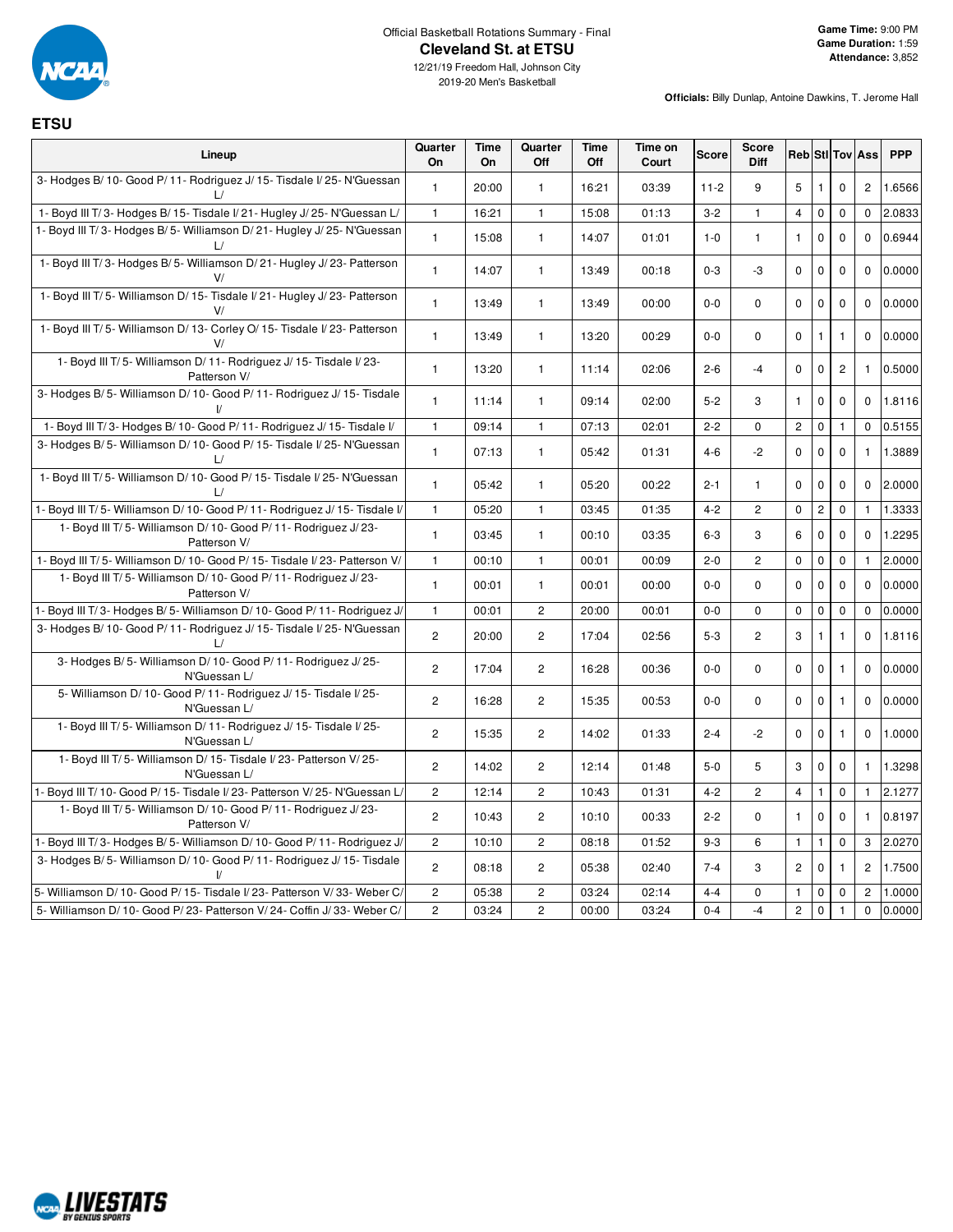

**Officials:** Billy Dunlap, Antoine Dawkins, T. Jerome Hall

## **Cleveland St.**

| Lineup                                                                         | <b>Time</b> | Score   | <b>Score Diff</b> | Pts/Min | Reb            | Stl            | Tov            | Ass          | <b>PPP</b> |
|--------------------------------------------------------------------------------|-------------|---------|-------------------|---------|----------------|----------------|----------------|--------------|------------|
| 2- Thomas K/ 10- Ferreira H/ 12- Eichelberger A/ 15- Williams D/ 24- Patton T/ | 04:31       | $6 - 2$ | $\overline{4}$    | 1.3284  | 6              | $\mathbf 0$    | 2              |              | 0.8571     |
| 2- Thomas K/5- Gomillion T/10- Ferreira H/12- Eichelberger A/24- Patton T/     | 03:47       | $6-9$   | $-3$              | 1.5859  | $\overline{2}$ |                |                | 3            | 0.9317     |
| 2- Thomas K/5- Gomillion T/10- Ferreira H/12- Eichelberger A/24- Patton T/     | 03:33       | $3-6$   | $-3$              | 0.8451  | 3              | $\Omega$       | 2              |              | 0.5102     |
| 2- Thomas K/5- Gomillion T/12- Eichelberger A/24- Patton T/35- Johnson D/      | 02:30       | $4 - 2$ | $\overline{2}$    | 1.6000  | 1              | $\mathbf{1}$   | $\mathbf{1}$   | $\Omega$     | 1.0000     |
| 3- Beaudion C/4- Penn F/5- Gomillion T/12- Eichelberger A/24- Patton T/        | 02:24       | $0 - 5$ | $-5$              | 0.0000  | $\overline{1}$ | $\mathbf 0$    | $\overline{2}$ | $\Omega$     | 0.0000     |
| 2- Thomas K/3- Beaudion C/4- Penn F/5- Gomillion T/22- Hill J/                 | 02:21       | $5 - 1$ | $\overline{4}$    | 2.1277  | $\mathbf{3}$   |                | $\overline{2}$ |              | 0.9191     |
| 3- Beaudion C/4- Penn F/5- Gomillion T/12- Eichelberger A/24- Patton T/        | 02:16       | $3-5$   | $-2$              | 1.3235  | $\Omega$       | $\mathbf 0$    |                | $\mathbf{1}$ | 1.0000     |
| 3- Beaudion C/5- Gomillion T/10- Ferreira H/12- Eichelberger A/24- Patton T/   | 02:12       | $4 - 8$ | $-4$              | 1.8182  | $\mathbf{1}$   | $\Omega$       | $\mathbf{1}$   | $\mathbf{1}$ | 0.8000     |
| 2- Thomas K/5- Gomillion T/10- Ferreira H/12- Eichelberger A/22- Hill J/       | 02:10       | $5 - 2$ | 3                 | 2.3077  | $\overline{4}$ | $\Omega$       | $\Omega$       |              | 1.0504     |
| 2- Thomas K/4- Penn F/5- Gomillion T/12- Eichelberger A/24- Patton T/          | 02:01       | $4 - 4$ | $\mathbf 0$       | 1.9835  | 3              | $\mathbf 0$    | $\mathbf 0$    | $\Omega$     | 2.0000     |
| 2- Thomas K/3- Beaudion C/5- Gomillion T/12- Eichelberger A/24- Patton T/      | 01:52       | $3-9$   | $-6$              | 1.6071  | $\overline{2}$ | $\mathbf 0$    |                |              | 0.7732     |
| 2- Thomas K/ 4- Penn F/ 5- Gomillion T/ 24- Patton T/ 35- Johnson D/           | 01:45       | $0 - 0$ | $\Omega$          | 0.0000  | $\Omega$       | $\overline{2}$ | $\mathbf{1}$   | $\Omega$     | 0.0000     |
| 3- Beaudion C/5- Gomillion T/12- Eichelberger A/21- Sanchez J/22- Hill J/      | 01:31       | $2 - 4$ | $-2$              | 1.3187  | $\mathbf 0$    | $\mathbf 0$    | $\mathbf{1}$   | $\Omega$     | 0.6944     |
| 2- Thomas K/4- Penn F/5- Gomillion T/10- Ferreira H/22- Hill J/                | 01:26       | $2 - 4$ | $-2$              | 1.3953  | 3              | $\Omega$       | $\mathbf{1}$   | $\Omega$     | 1.0638     |
| 2- Thomas K/ 5- Gomillion T/ 10- Ferreira H/ 22- Hill J/ 24- Patton T/         | 01:04       | $0-6$   | $-6$              | 0.0000  | $\mathbf 0$    | $\mathbf 0$    | 3              | $\Omega$     | 0.0000     |
| 4- Penn F/5- Gomillion T/10- Ferreira H/12- Eichelberger A/24- Patton T/       | 01:03       | $2 - 1$ | $\mathbf{1}$      | 1.9048  | $\Omega$       | $\mathbf 0$    | $\Omega$       |              | 1.0000     |
| 2- Thomas K/ 10- Ferreira H/ 21- Sanchez J/ 22- Hill J/ 35- Johnson D/         | 00:51       | $0 - 3$ | $-3$              | 0.0000  | $\Omega$       | $\Omega$       | $\Omega$       | $\Omega$     | 0.0000     |
| 2- Thomas K/4- Penn F/5- Gomillion T/10- Ferreira H/12- Eichelberger A/        | 00:44       | $2 - 3$ | $-1$              | 2.7273  | 1              | $\Omega$       | $\mathbf 0$    | $\Omega$     | 2.2727     |
| 2- Thomas K/3- Beaudion C/5- Gomillion T/12- Eichelberger A/22- Hill J/        | 00:33       | $2 - 2$ | $\mathbf 0$       | 3.6364  | $\mathbf{2}$   | $\mathbf 0$    | $\mathbf 0$    | $\Omega$     | 1.0638     |
| 2- Thomas K/ 10- Ferreira H/ 12- Eichelberger A/ 22- Hill J/ 24- Patton T/     | 00:31       | $2 - 1$ | $\overline{1}$    | 3.8710  | $\mathbf 1$    | $\Omega$       | $\mathbf 0$    | $\Omega$     | 2.0000     |
| 2- Thomas K/ 5- Gomillion T/ 22- Hill J/ 24- Patton T/ 35- Johnson D/          | 00:24       | $0 - 1$ | $-1$              | 0.0000  | $\Omega$       | $\mathbf 0$    | $\mathbf 0$    | $\Omega$     | 0.0000     |
| 3- Beaudion C/5- Gomillion T/10- Ferreira H/22- Hill J/24- Patton T/           | 00:16       | $0 - 1$ | $-1$              | 0.0000  | $\mathbf 0$    | $\mathbf 0$    | $\mathbf 0$    | $\Omega$     | 0.0000     |
| 2- Thomas K/3- Beaudion C/4- Penn F/12- Eichelberger A/24- Patton T/           | 00:14       | $0 - 0$ | $\Omega$          | 0.0000  | $\Omega$       |                | 1              | $\Omega$     | 0.0000     |
| 5- Gomillion T/ 10- Ferreira H/ 15- Williams D/ 22- Hill J/ 24- Patton T/      | 00:01       | $0 - 0$ | $\Omega$          | 0.0000  | $\Omega$       | $\mathbf 0$    | $\mathbf 0$    | $\Omega$     | 0.0000     |
| 2- Thomas K/5- Gomillion T/10- Ferreira H/22- Hill J/35- Johnson D/            | 00:00       | $0 - 1$ | -1                | NaN     | 0              | 0              | 0              | 0            | 0.0000     |